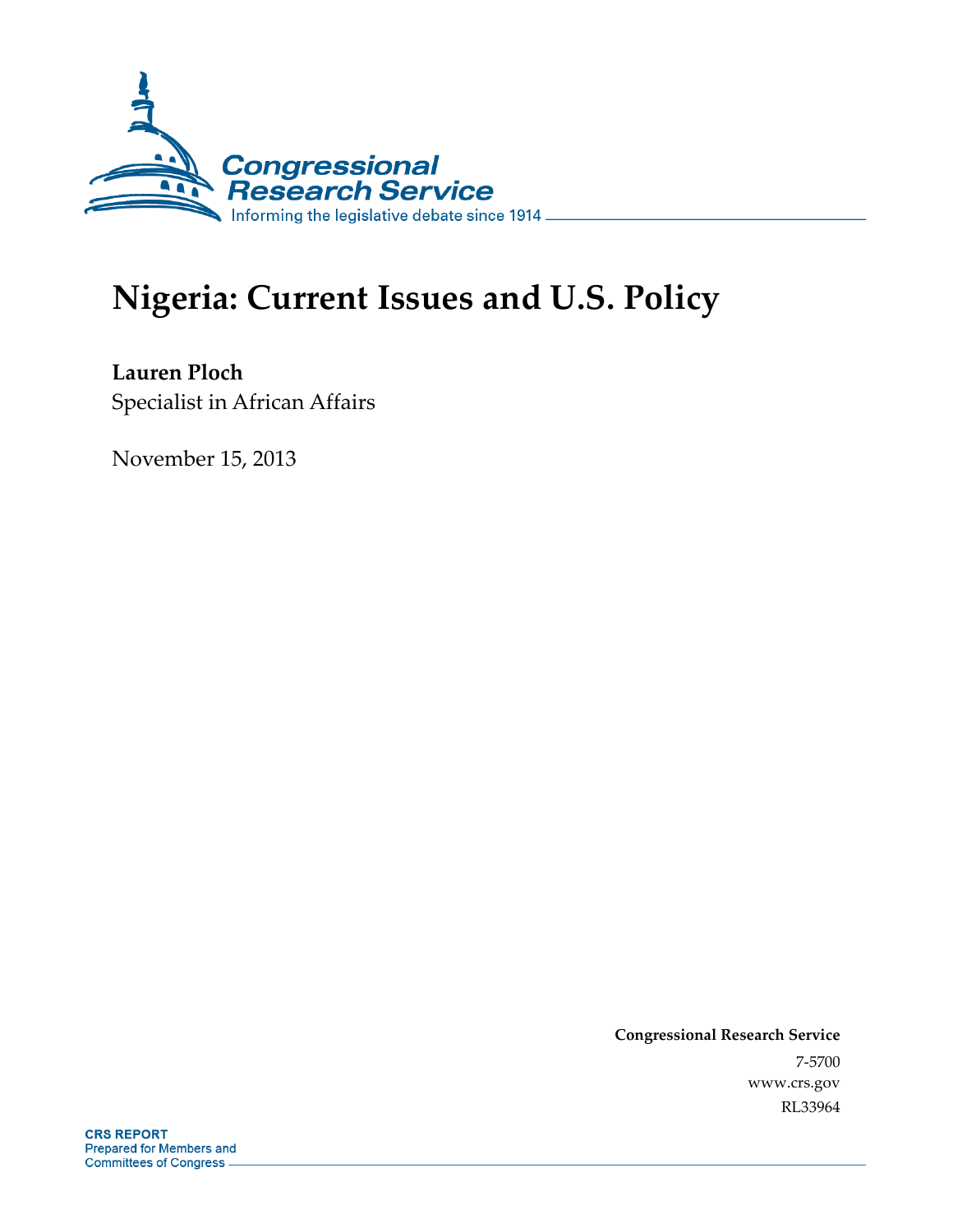## **Summary**

The U.S. government considers its relationship with Nigeria, Africa's largest producer of oil and its second largest economy, to be among the most important on the continent. Nigeria is Africa's most populous country, with more than 170 million people, roughly divided between Muslims and Christians. U.S. diplomatic relations with Nigeria, which is regularly among the top suppliers of U.S. oil imports, have improved since the country made the transition from military to civilian rule in 1999, and Nigeria is a major recipient of U.S. foreign aid. The country is an influential actor in African politics, having mediated disputes in several African countries and ranking among the top five troop contributors to U.N. peacekeeping missions.

Nigeria is a country of significant promise, but it also faces serious social, economic, and security challenges that have the potential to threaten both state and regional stability, and to affect global oil prices. The country has faced intermittent political turmoil and economic crises since independence. Political life has been scarred by conflict along ethnic, geographic, and religious lines, and corruption and misrule have undermined the state's authority and legitimacy. Despite extensive oil and natural gas resources, Nigeria's human development indicators are among the world's lowest, and a majority of the population faces extreme poverty. Years of social unrest, criminality, and corruption in the oil-producing Niger Delta have hindered oil production, delayed the southern region's economic development, and contributed to piracy in the Gulf of Guinea. Perceived neglect and economic marginalization also fuel resentment in the predominately Muslim north. Thousands have been killed in periodic ethno-religious clashes in the past decade.

The attempted terrorist attack on an American airliner by a Nigerian in 2009 and the rise of a militant Islamist group, Boko Haram, have heightened concerns about extremist recruitment in Nigeria, which has one of the world's largest Muslim populations. Boko Haram has increasingly targeted churches, among other state and civilian targets, sometimes triggering retaliatory violence and threatening to inflame religious tensions. While the group remains primarily focused on a domestic agenda, some of its members appear to have expanded ties with other violent Islamist groups, including Al Qaeda in the Islamic Maghreb (AQIM). A Boko Haram splinter group, Ansaru, appears intent on kidnapping foreigners. The State Department designated both Boko Haram and Ansaru as Foreign Terrorist Organizations (FTOs) in November 2013.

Nigeria's last elections, in 2011, were viewed by many as a key test of the government's commitment to democracy. The U.S. government had deemed previous elections to be deeply flawed. Election observers described the 2011 polls as a significant improvement over previous efforts, but not without problems. Post-election protests and violence across the north highlighted communal tensions, grievances, and mistrust of the government in that region. President Goodluck Jonathan, a southerner, was reelected and faces multiple, and sometimes competing, pressures to implement reforms to address Nigeria's security and development challenges.

The Obama Administration has been supportive of Nigerian reform initiatives, including anticorruption efforts, economic and electoral reforms, energy sector privatization, and programs to promote peace and development in the Niger Delta. In 2010, the Administration established the U.S.-Nigeria Binational Commission, a strategic dialogue to address issues of mutual concern. Congress regularly monitors Nigerian political developments, and some Members have expressed concern with corruption, human rights abuses, environmental damage from oil drilling, and the threat of violent extremism in Nigeria. Congress oversees an estimated \$700 million in U.S. foreign aid programs in Nigeria—one of the largest U.S. bilateral assistance packages in Africa.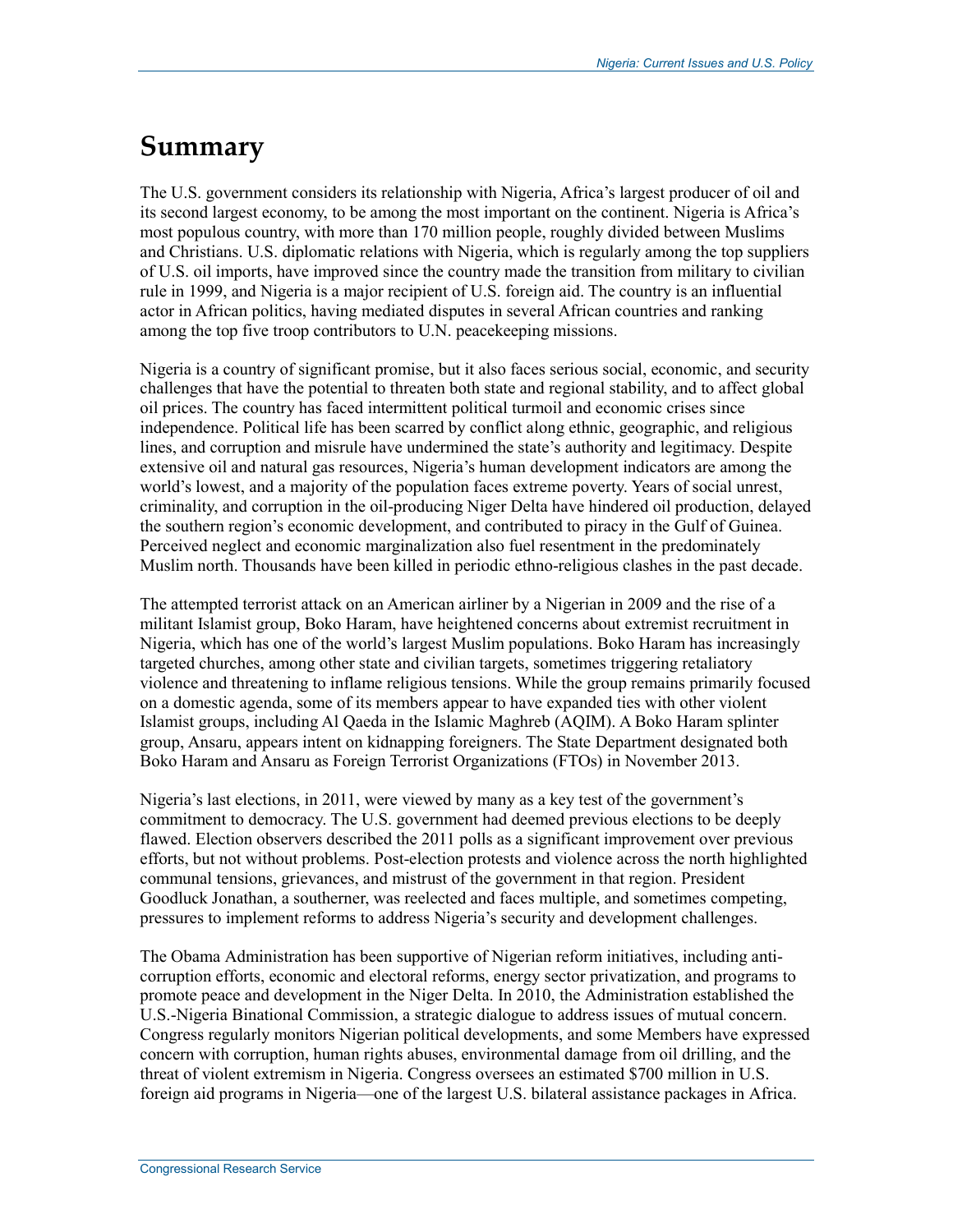## **Contents**

### Figures

### **Tables**

### Contacts

|--|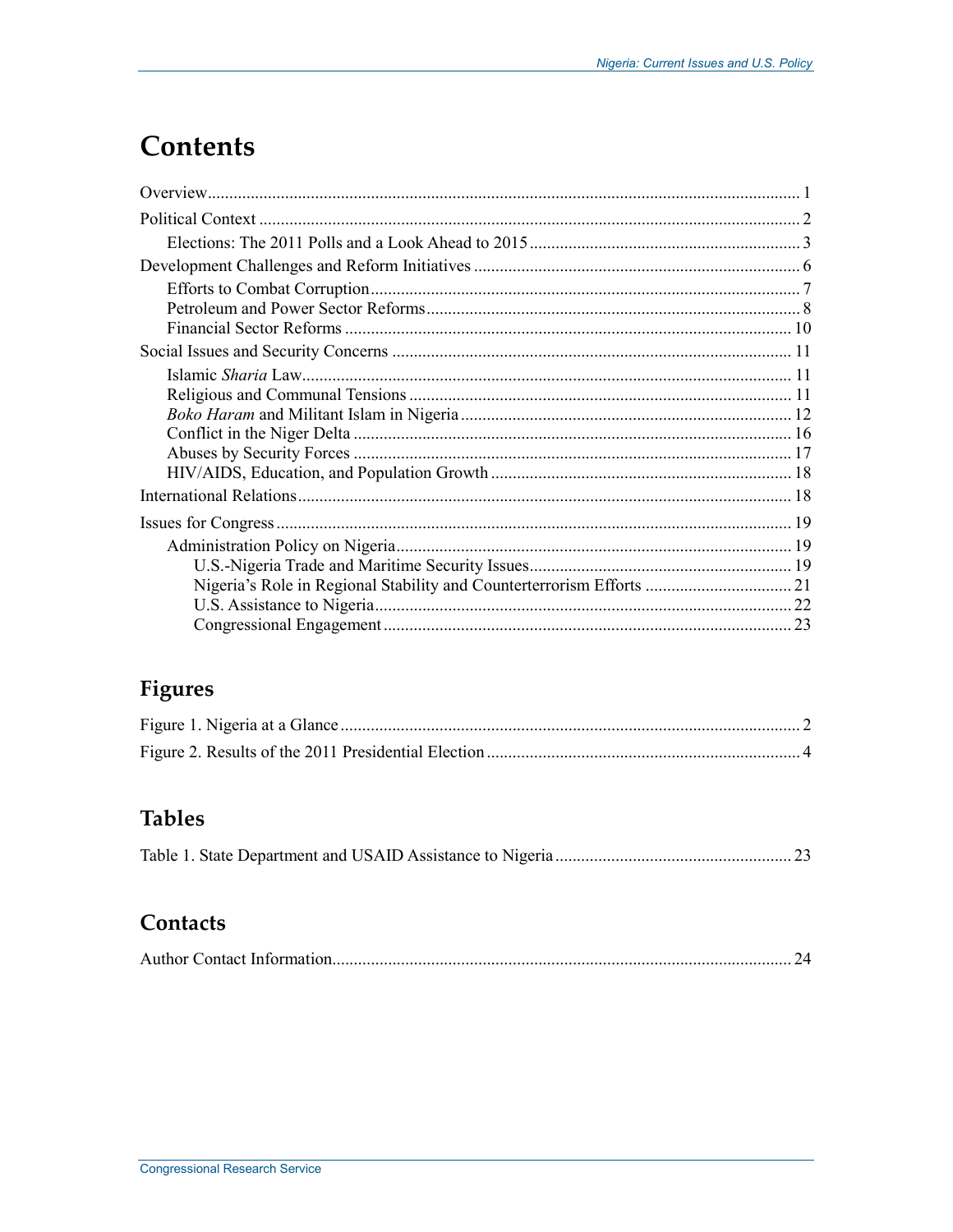## **Overview**

Nigeria is considered a key power on the African continent, not only because of its size, but because of its political and economic role in the region. One in five people in Sub-Saharan Africa call Nigeria home. The country's commercial center, Lagos, is among the world's largest cities. Nigeria's economy appears set to overtake South Africa's as Sub-Saharan Africa's largest in 2014, and it is one of the world's major sources of high-quality crude oil. Nigerian leaders have mediated conflicts throughout Africa, and Nigerian troops have played a key role in peace and stability operations on the continent. The country ranks among the top five troop contributors to United Nations peacekeeping missions. Few countries in Africa have the capacity to make a more decisive impact on the region.

Despite its oil wealth, however, Nigeria remains highly underdeveloped. Poor governance and corruption have limited infrastructure development and social service delivery, slowing economic growth and keeping much of the country mired in poverty. Nigeria is also home to the world's second-largest HIV/AIDS-infected population and has Africa's highest tuberculosis burden.

The country is home to more than 250 ethnic groups, but the northern Hausa and Fulani, the southwestern Yoruba, and the southeastern Ibo have traditionally been the most politically active and dominant. Roughly half the population, primarily those residing in the north, are Muslim. Southern Nigeria is predominantly Christian.

Ethnic and religious strife have been common in Nigeria. Divisions among ethnic groups, between north and south, and between Christians and Muslims often stem from issues relating to access to land, jobs, and socioeconomic development, and are sometimes fueled by politicians. By some estimates, 15,000 Nigerians have died in localized clashes driven by such tensions in the last decade, including more than 800 people killed in 2011 in post-election clashes. That violence highlighted growing dissatisfaction with the government in Nigeria's northern states.

An increasingly active violent Islamist group, Boko Haram, has contributed to deteriorating security conditions in the north and seeks to capitalize on local frustrations and discredit the government. In November 2013, the U.S. State Department formally designated Boko Haram and a splinter group, Ansaru, as Foreign Terrorist Organizations (FTOs). U.S. policymakers appear particularly concerned with Boko Haram's reported ties with transnational terrorist groups and with the threat these groups may pose to U.S. and international targets, either in the region or overseas. Further, Boko Haram's attacks against churches have the potential to inflame sectarian tensions across Nigeria and, potentially, beyond.

In the southern Niger Delta region, local grievances related to oil production in the area have fueled simmering conflict and criminality for over a decade. The government's efforts to negotiate with local militants, including through an amnesty program, have quieted the restive region, but the peace is fragile and violent criminality continues. Some militants continue to be involved in various local and transnational criminal activity, including maritime piracy and drug and weapons trafficking networks. These networks often overlap with oil theft networks, which contribute to the rising trend of piracy off the coast of Nigeria and the wider Gulf of Guinea, now one of the most dangerous bodies of water in the world.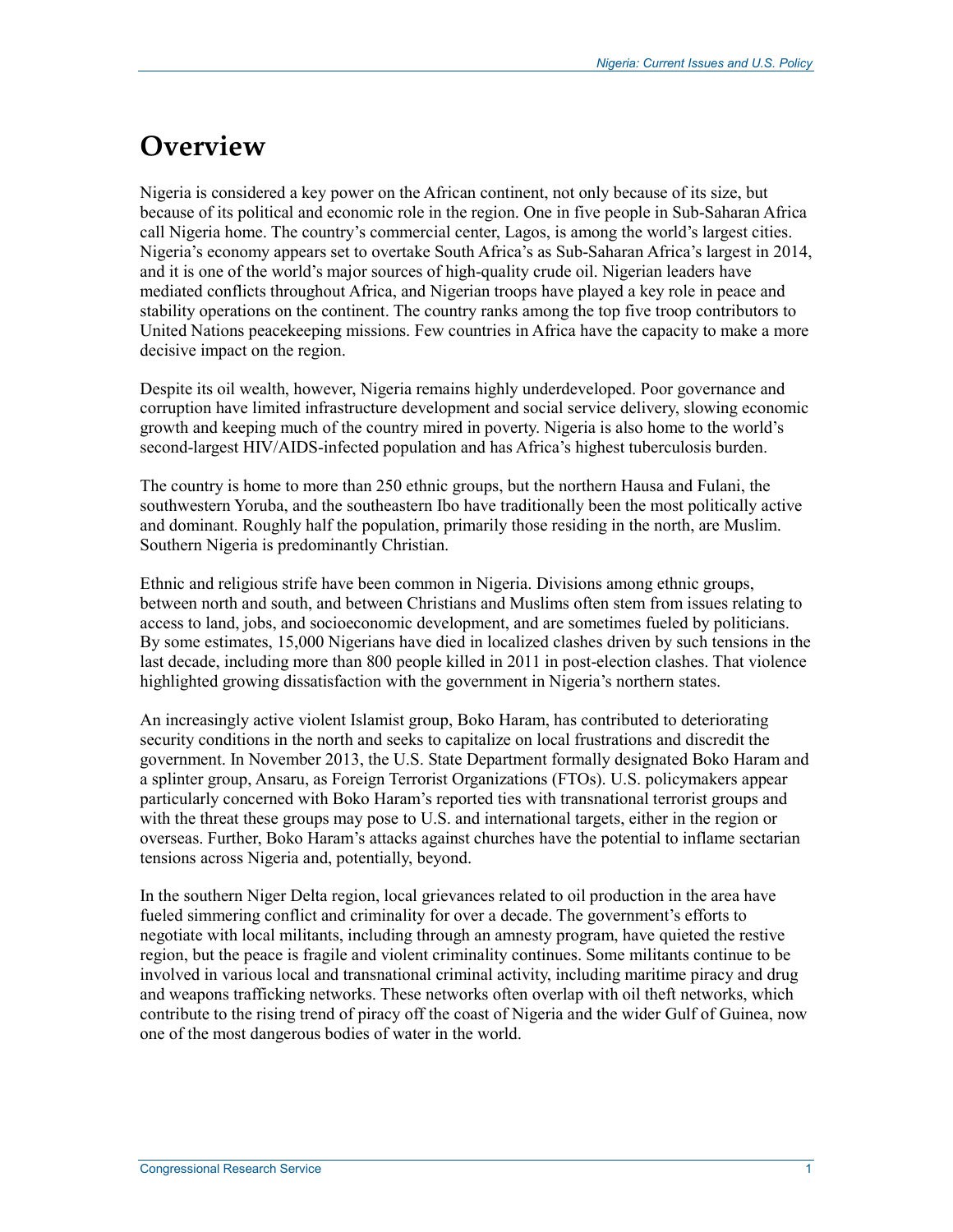

**Figure 1. Nigeria at a Glance** 

## **Political Context**

Nigeria, which gained its independence from Britain in 1960, is a federal republic with 36 states; its political structure is similar to that of the United States. It has a bicameral legislature with a 109-member Senate and a 360-member House of Representatives. Nigeria's president, legislators, and governors are directly elected on four-year terms. The country was ruled by the military for much of the four decades after independence before making the transition to civilian rule in 1999. Elections held in the decade after the transition were deemed by Nigerians and the international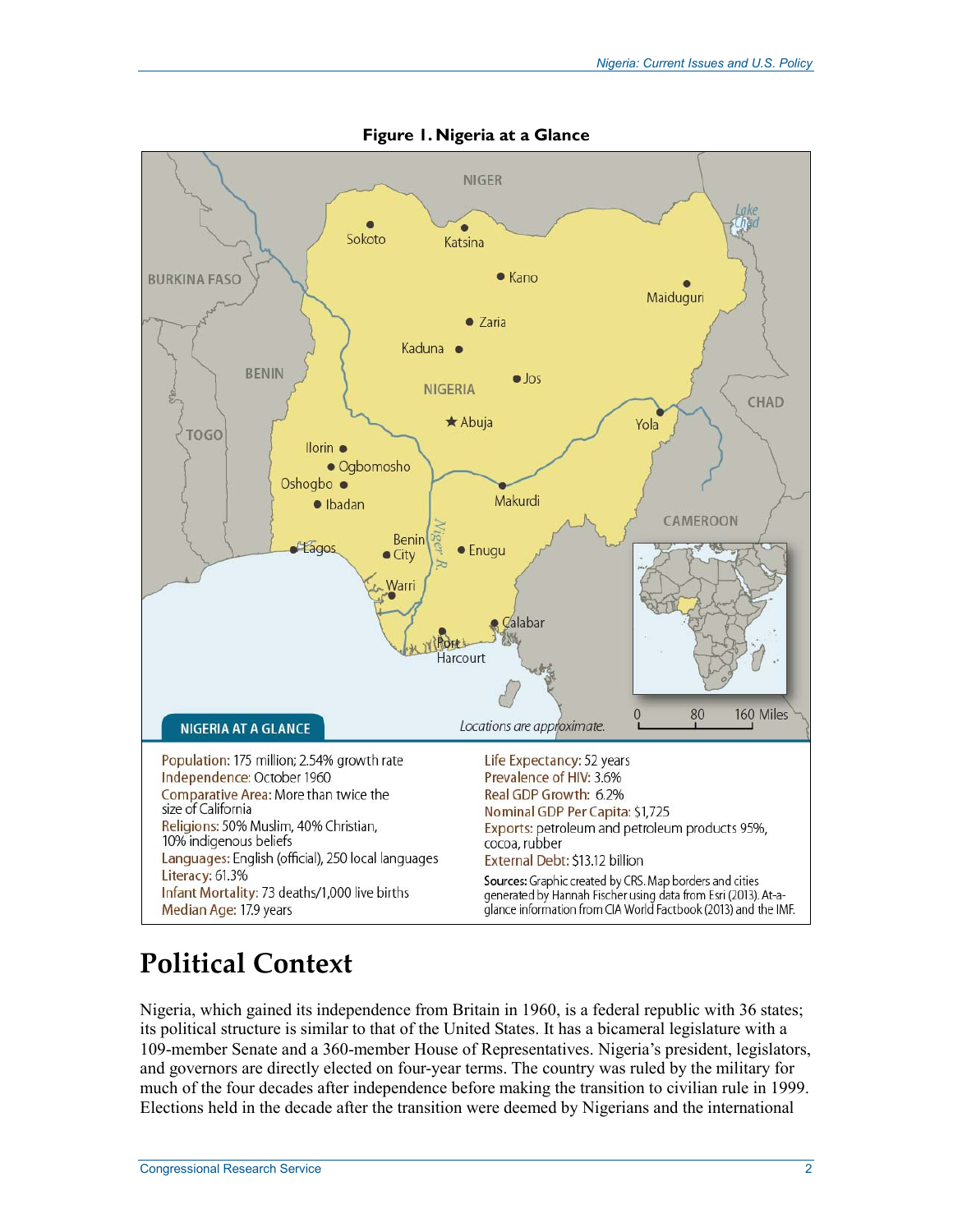community to be flawed, with each poll progressively worse than the last. The most recent elections, in April 2011, showed serious improvements, but also highlighted outstanding issues.

The contest for power between north and south that has broadly defined much of Nigeria's modern political history can be traced, in part, to administrative divisions instituted during Britain's colonial administration.<sup>1</sup> Northern military leaders dominated the political scene from independence until the transition to democracy just over a decade ago. Since the election of President Olusegun Obasanjo in 1999, there has been a de-facto power sharing arrangement, often referred to as "zoning," between the country's geopolitical zones, through which the presidency was expected to rotate among regions. The death of President Obasanjo's successor, President Umaru Yar'Adua, in office in  $2010<sub>1</sub><sup>2</sup>$  and the subsequent ascension of his vice president, Goodluck Jonathan, a former governor from the southern Niger Delta, to the presidency for the remainder of Yar'Adua's first term, raises questions about the future of the zoning arrangement, which is discussed below. President Jonathan's decision to vie for the presidency in 2011, and his electoral victory, further complicates the regional rotation formula.

#### **Elections: The 2011 Polls and a Look Ahead to 2015**

Nigeria's ability to weather the potential political crisis of President Yar'Adua's hospitalization and death in office, and to manage the transition without the military playing an apparent role, was viewed by many as positive sign of its democratic progress. After assuming office, President Jonathan continued electoral reforms begun under his predecessor, including efforts to increase the autonomy of the election commission, whose credibility had been badly damaged by previous polls. Jonathan won praise for replacing the commission's chairman with a respected academic and civil society activist, Attahiru Jega, enhancing public confidence prior to the 2011 elections.<sup>3</sup>

With over 73 million registered voters, almost 120,000 polling stations, and more than 50 political parties, however, the challenges facing the election commission in 2011 were daunting. Observers noted positive developments prior to the elections, including efforts to compile a more credible voter register, but also raised concerns about electoral preparedness and areas deemed problematic in previous polls, including ballot secrecy, intimidation, and transparency in the counting of ballots and tabulation of results. Last-minute court rulings on the parties' candidate lists slowed the delivery of voting materials, which in turn delayed the election period by a week.

Given Nigeria's unwritten "zoning" arrangement, there was considerable debate on whether Jonathan's decision to stand for the presidency would lead the ruling party to split prior to the 2011 elections. Many northerners argued that since Obasanjo, who is from the southwest, had served two terms and Yar'Adua, who was from the north, had served only one term, a northern

<sup>&</sup>lt;sup>1</sup> Britain administered the north and south separately from the late  $19<sup>th</sup>$  century until 1947, when it introduced a federal system that divided the country into three regions: Northern, Eastern, and Western. Today, Nigeria is comprised of six geopolitical zones: north-west, north-east, north-central, south-west, south-east, and south-south (the Niger Delta).

<sup>&</sup>lt;sup>2</sup> Many speculate that Yar'Adua suffered from a chronic kidney condition. His hospitalization abroad in late 2009 and prolonged absence threatened to spark a political crisis in early 2010, amid rumors of his death, allegations that his wife and close advisors were making decisions for him, and legal challenges related to his failure to transfer power during his convalescence. After several months of uncertainty, the National Assembly recognized Jonathan as the acting head of state in February 2010, allowing him to conduct critical government business. In May 2010, the government announced President Yar'Adua's death at age 58, and Jonathan was sworn in as the new president.

<sup>&</sup>lt;sup>3</sup> International Crisis Group (ICG), "Nigeria's Elections: Reversing the Degeneration?" February 24, 2011.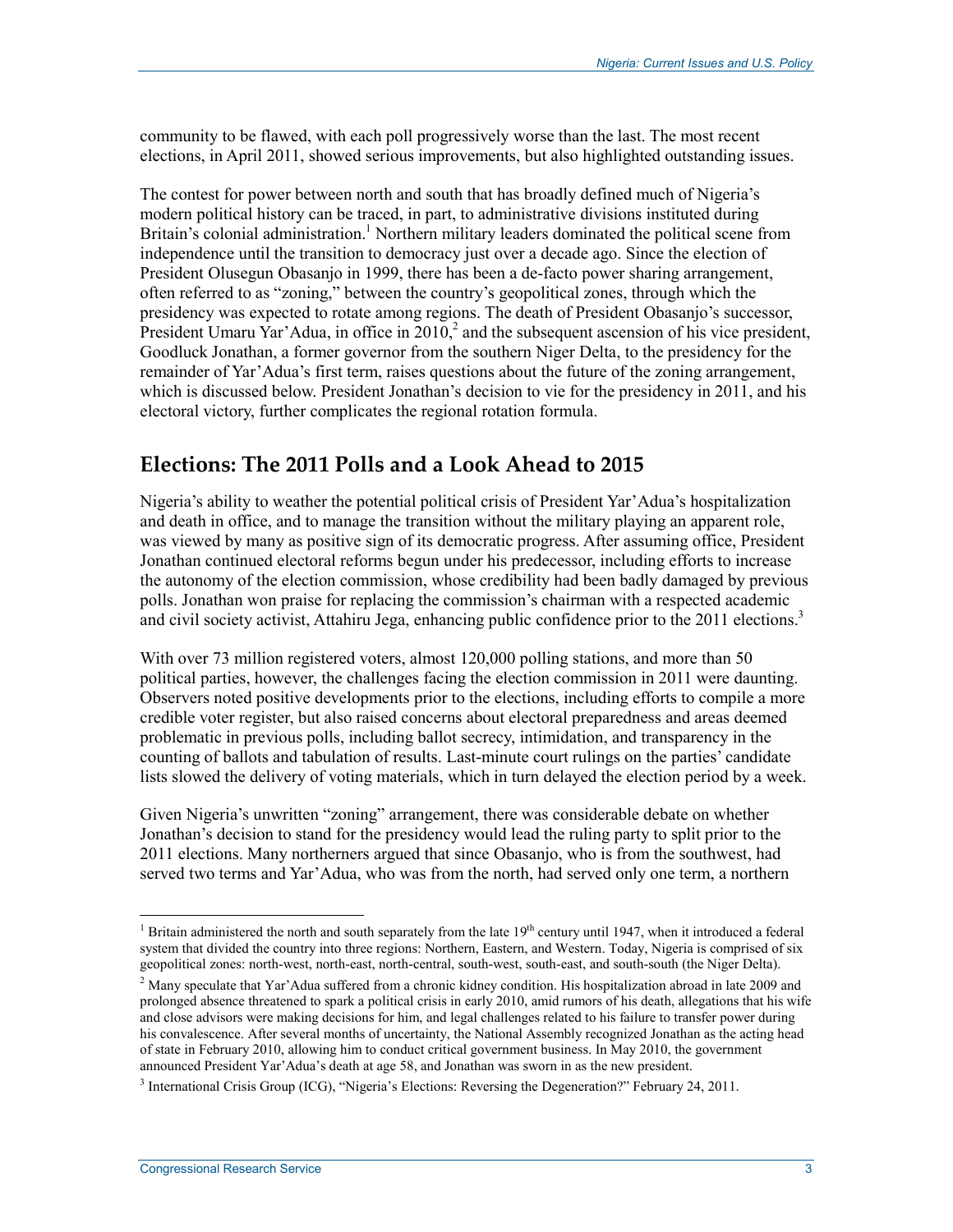candidate should hold the office for another term. Jonathan, who notably is from a minority southeastern ethnic group (the Ijaw), ultimately gained the support of key People's Democratic Party (PDP) leaders, including a majority of the northern governors, for his candidacy, and he won the PDP primary by a wide margin. The leading opposition parties, presumably following zoning, chose northern presidential candidates—former military leader Muhammadu Buhari, who had run in 2003 and 2007, for the Congress for Progressive Change (CPC) and Nuhu Ribadu, the former head of Nigeria's anti-corruption authority, for the Action Congress of Nigeria (ACN).



**Figure 2. Results of the 2011 Presidential Election** 

**Source:** BBC, adapted by CRS.

The PDP remained the dominant party in the elections, retaining the presidency and a majority in the House of Representatives and most state legislatures. Voters expressed their dissatisfaction, however, by voting out two-thirds of the incumbents in the House and Senate. Opposition candidates made significant gains in the southwest and the north.<sup>4</sup> President Jonathan won 59.6% of the vote, gaining a majority in 23 states and enough support nationwide to avoid a run-off.

The ACN dominated state elections in the southwest, where the PDP lost all governors' races and kept a majority in only one state assembly. Nationally, out of 36 states, opposition parties now have 13 governors and 10 state assemblies.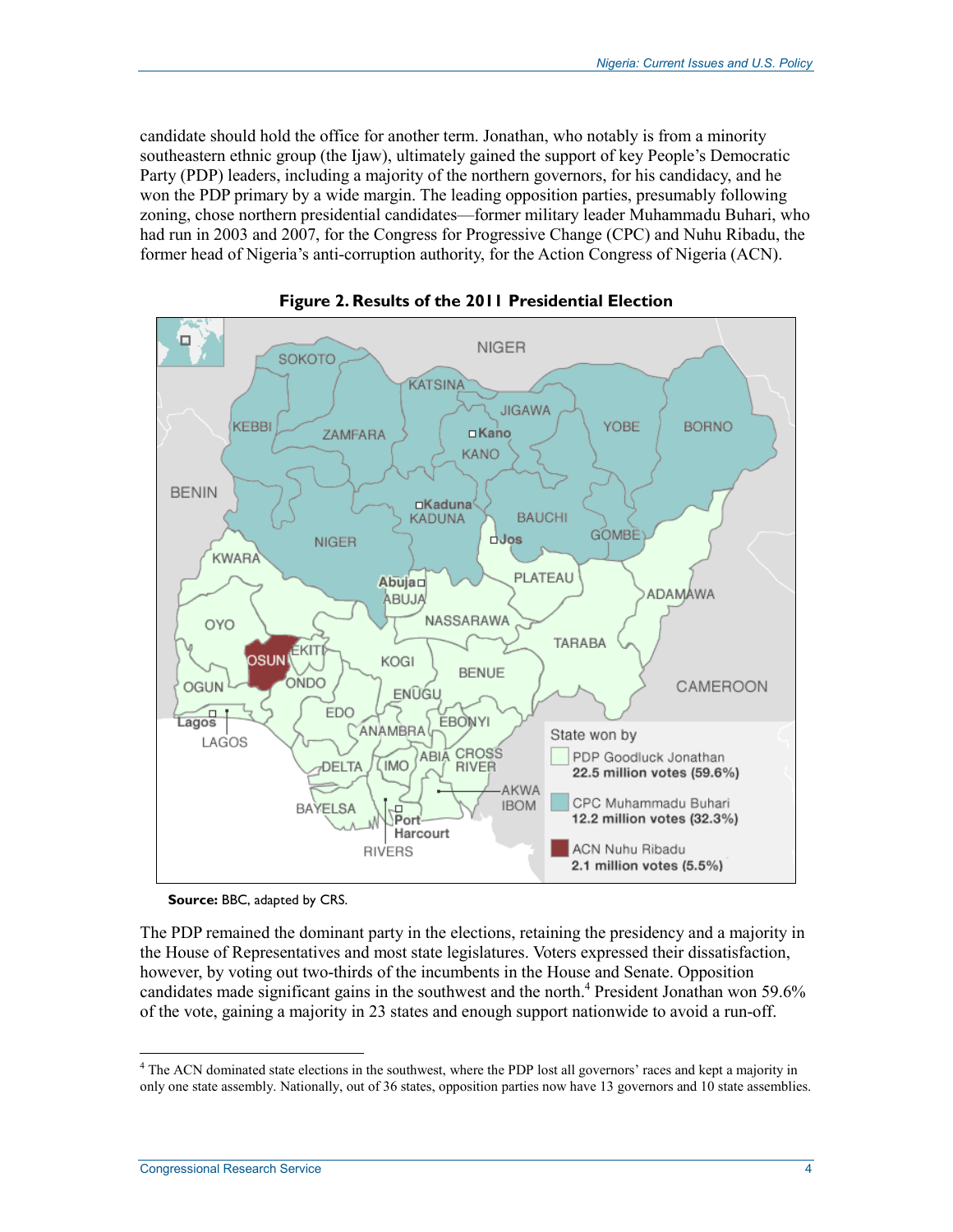Buhari followed with 32.3% of the votes, leading in one-third of the states (see **Figure 2**). Given Buhari's electoral success in the north, Jonathan's victory was seen by some northern youth as evidence that the results had been rigged, triggering protests that, in some areas, turned deadly.

U.S. government views on the elections were broadly positive, despite the violence. Secretary of State Hillary Clinton declared, "This historic event marks a dramatic shift from decades of failed elections," but stated that "while this election was a success for the people of Nigeria, it was far from perfect."<sup>5</sup> Another senior official noted "technical imperfections," but argued that "this reverses a downward democratic trajectory and provides the country a solid foundation for strengthening its electoral procedures and democratic institutions." President Obama remarked that "the success of the elections was a testament to Nigerian voters who ... were determined that these elections mark a new chapter in Nigerian history."

Election observers generally noted significant improvements in the legislative and presidential polls, calling them a key step forward, but most stopped short of terming the elections "free and fair." 6 Some raised concerns with presidential results from certain states in the Niger Delta (President Jonathan's home region) and the southeast, where turnout appeared to be near 100% amid reports of intimidation, harassment, and violence. Nationally, under-age voting was a common concern of observers, and overcrowding at polling stations and complicated vote collation procedures vulnerable to error or malfeasance remained a problem. Some of the state elections were deemed to be less credible by observers. Various parties filed legal suits challenging the results of the 2011 elections, with varying success. Nigeria's Supreme Court upheld a verdict rejecting the CPC's challenge to President Jonathan's win in December 2011.

Nigeria's next elections are scheduled for 2015, and President Jonathan is expected to run for a second term, although he has yet to formally announce his intentions.<sup>7</sup> The four largest opposition parties have formed a new coalition, the All Progressive Congress (APC), that could pose a serious challenge to the ruling party, should it be able to maintain cohesion through the elections and unite behind a single presidential candidate. The ruling PDP is also struggling with increasing internal divisions as the 2015 elections approach, following the emergence of a splinter faction, known as "the new PDP," in 2013. The splinter group includes seven state governors (all but one from the north) and a sizeable number of members of both the House and the Senate. The group reflects internal power struggles leading up to the party's primaries, which are expected in 2014, and represents opposition, largely but not exclusively from northern party members, to Jonathan's re-election bid. Like the PDP, the APC may struggle to determine how to address the zoning issue, as its most prominent leaders, including Buhari and Lagos Governor Babatunde Fashola, represent different regions of the country. There is speculation that some members of "the new PDP" could join the APC as the elections approach. Various attempts by senior PDP leaders to mend the party's internal rifts have, been unsuccessful, to date, and the continued political tensions could prove an increasing distraction for President Jonathan from other governance and security priorities as 2015 nears. In the interim, donors, including the United States, and advocacy

 5 Official comments cited herein include Secretary of State Hillary Clinton, *Press Release: Election in Nigeria*, April 19, 2011; Special Briefing by Assistant Secretary Johnnie Carson, "The Recent Elections in Nigeria," April 28, 2011; and the White House, *Statement by President Obama on Elections in Nigeria*, May 4, 2011.

<sup>&</sup>lt;sup>6</sup> The author served as an election observer in Lagos for the parliamentary elections and Sokoto for the presidential poll. See the official observer reports of the National Democratic Institute (www.ndi.org); the European Union (eeas.europea.eu/eueom/missions/2011/nigeria); Project 2011 Swift Count (http://www.pscnigeria.org); and the Transition Monitoring Group (http://www.tmgelection2011.org).

 $^7$  A Nigerian court ruled in March 2013 that Jonathan is serving his first term and is thus eligible to run in 2015.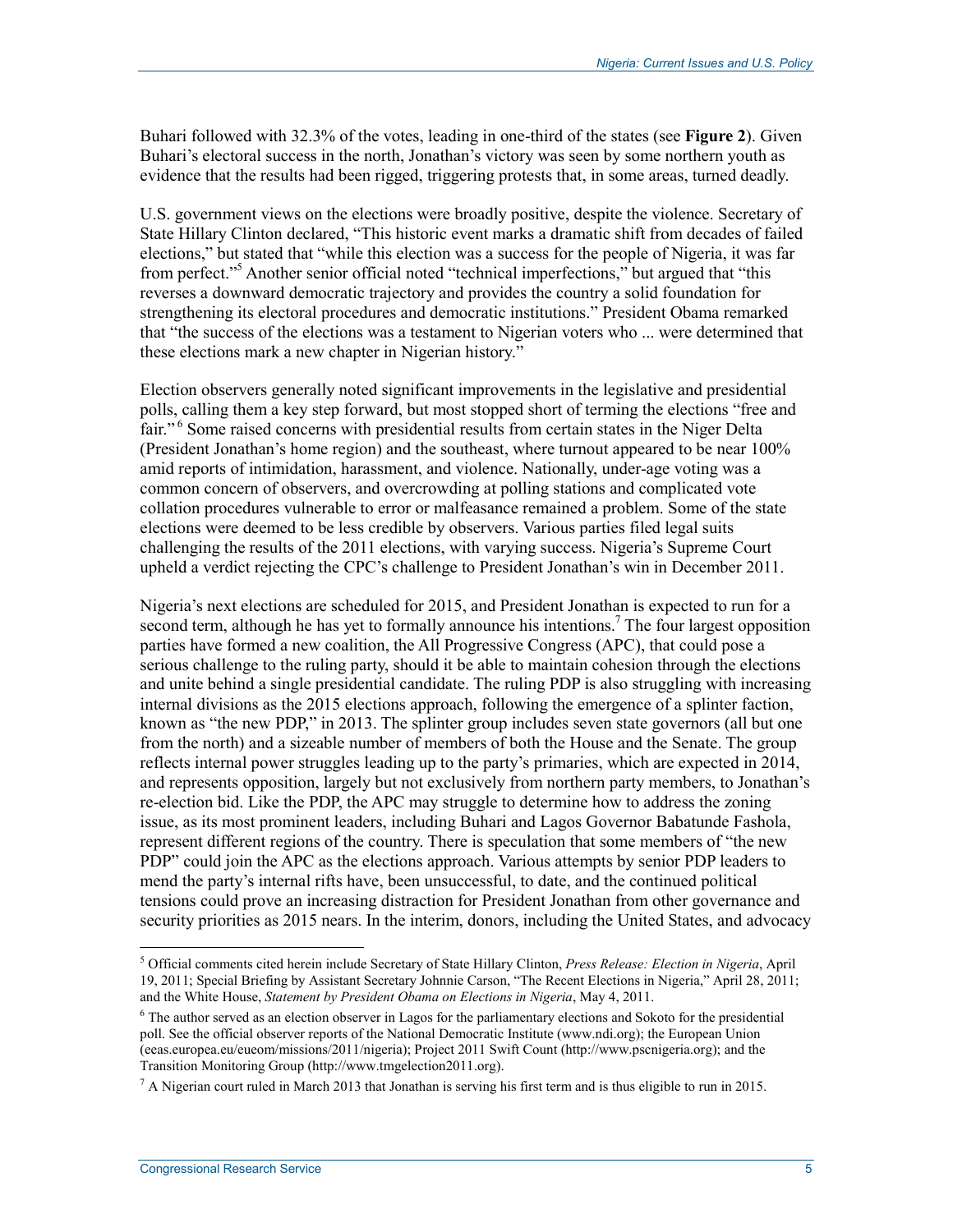groups have stressed the need for the Jonathan government to continue to improve electoral procedures and to prosecute those responsible for electoral fraud during the  $2011$  elections.<sup>8</sup>

#### **Election-Related Violence in 2011**

Despite generally positive reviews of the 2011 elections, the level of election-related violence was higher than in previous years. Deadly clashes that followed the presidential vote highlighted communal tensions, disaffection, and mistrust of the state in the under-developed north—issues that the federal government may have considered a secondary priority in the past decade as it grappled with militant activity in the oil-producing Niger Delta.

Violence prior to the 2011 elections included clashes between party supporters and several assassinations, and some politicians deployed "thugs" to intimidate opponents and voters. Security concerns were further heightened by a spate of bombings during political rallies, primarily in the Delta, that were linked to local politics. There were at least six bombings in the northeast state of Borno, where Boko Haram has been most active. Boko Haram was linked to the assassination of that state's leading gubernatorial candidate, as well as to the bombing of a state election commission headquarters not far from the national capital, Abuja. The government increased security during the polls, and election observer comments were generally positive regarding security forces' behavior during the elections.

The worst violence in 2011 came almost immediately after the presidential poll, with supporters of Muhammadu Buhari leading protests in the northern states, alleging that the PDP had rigged the vote. The protests devolved into violent riots and, in some areas, killings, largely along religious and ethnic lines. In some parts of the north, the clashes lasted for several days until soldiers were deployed to enforce stability. At least 800 people were killed in a three-day period, according Human Rights Watch, and as many as 65,000 displaced. An independent panel, tasked with conducting an official government inquiry into the violence and led by a prominent Islamic scholar, faulted successive administrations for failing to act on the recommendations of previous inquiries into communal and political violence. The panel viewed the zoning arrangement as having politicized ethno-religious tensions and also suggested that statements made by politicians such as Buhari for supporters to "guard their votes" may have fueled popular frustrations and, possibly inadvertently, sparked acts of violence.

## **Development Challenges and Reform Initiatives**

Despite its oil wealth and large economy, Nigeria's population is among Africa's poorest, and the distribution of wealth is highly unequal. The average life expectancy for Nigerians is 52 years, and the percentage of the population living in absolute poverty (less than \$1.25 a day) has grown in the past decade. Nigeria has the world's second-largest HIV/AIDS population, after South Africa. Access to clean water remains a major problem—almost half the population has no access to improved sources of water, less than one-fifth of households have piped water, and some 30% lack access to adequate sanitation. Diarrhea is the second-leading cause of death among children, and Nigeria ranks second only to India in the number of diarrhea-related child deaths globally.

Decades of economic mismanagement, instability, and corruption have hindered investment in Nigeria's education and social services systems and stymied industrial growth. U.S. officials suggest that "good governance, healthy political competition, and equitable economic growth would go a long way" to addressing the country's development challenges.<sup>9</sup> The economy depends heavily on the oil and gas sector, which accounts for the majority of government revenues and export earnings. This makes the country particularly vulnerable to swings in global oil prices, and to conflict and criminality in the Niger Delta. Nigeria has averaged real annual GDP growth of almost 7% in the past six years, and is forecast to average above 7% in the

<sup>8</sup> See, e.g., ICG, *Lessons From Nigeria's 2011 Elections*, Africa Briefing No. 81, September 15, 2011.

<sup>&</sup>lt;sup>9</sup> Testimony of Assistant Secretary of State for African Affairs Linda Thomas-Greenfield, in U.S. Congress, House Subcommittee on Africa, Global Health, and Human Rights, *Countering the Threat Posed by Boko Haram*, 113th Cong., November 13, 2013.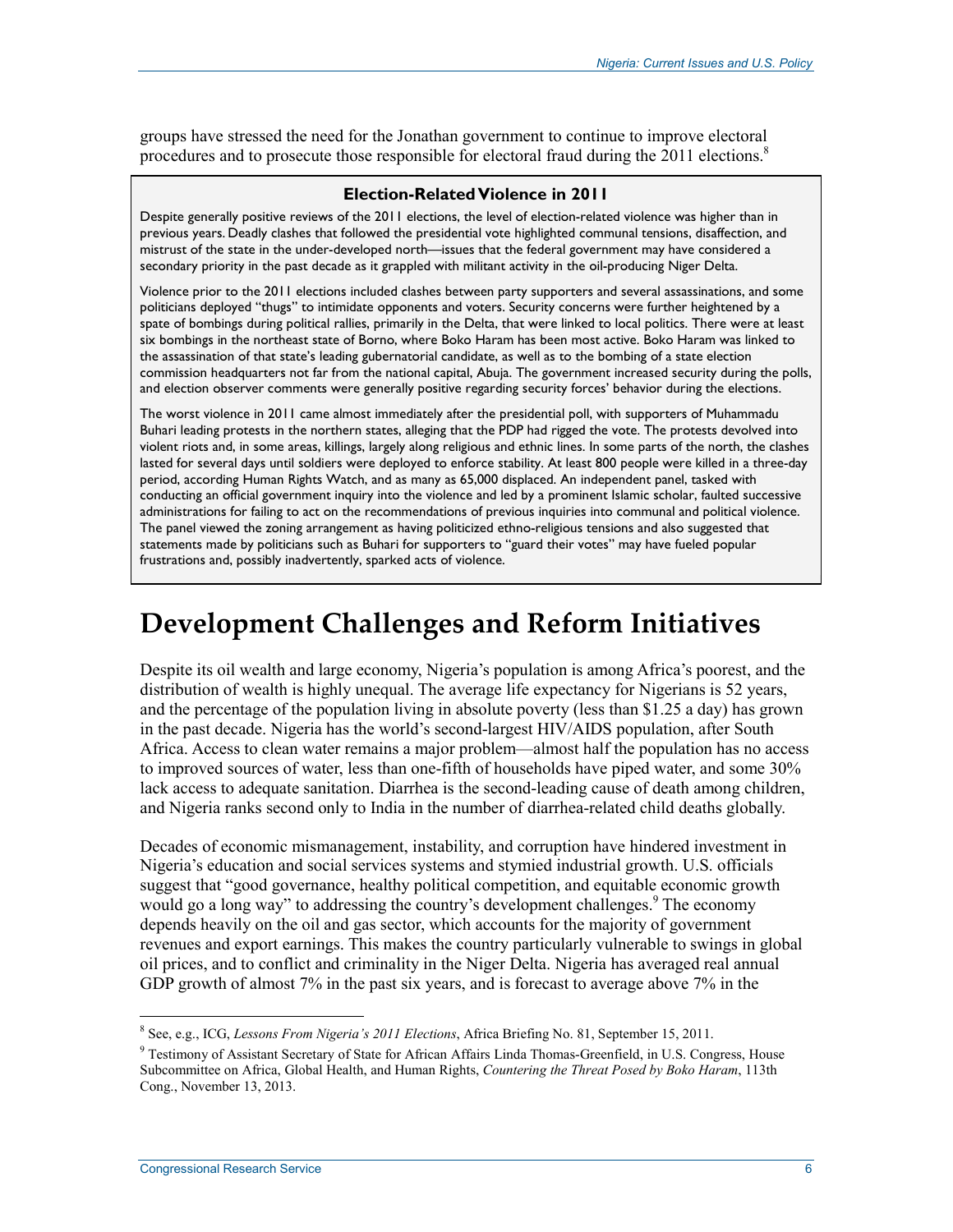coming years. Economists suggest that the economy, which is expected to overtake South Africa's in 2014 as the continent's largest, is nevertheless underperforming, held back by poor infrastructure and electricity shortages. The manufacturing and telecommunications sectors are growing, though, and the banking sector has been a strong performer. Agricultural production contributes over one-third of Gross Domestic Product (GDP) and employs more than two-thirds of the workforce. Nigeria is the largest recipient of foreign direct investment (FDI) in Africa,<sup>10</sup> and it aims to be among the world's top 20 economies by 2020, although insecurity in the north, persistent corruption, and a challenging business environment threaten long-term growth.

When Goodluck Jonathan assumed power in early 2010 from the ailing President Yar'Adua, he vowed to continue his predecessor's various reform initiatives and made public commitments to "restoring Nigeria's image" abroad, both by continuing to act as a key partner in regional peace and counterterrorism efforts, and by ending the "culture of impunity" in Nigeria in terms of corruption and human rights concerns. Those initiatives are discussed briefly below.

### **Efforts to Combat Corruption**

Corruption in Nigeria is "massive, widespread, and pervasive," according to the U.S. State Department, and by many accounts, the country's development will be hampered until it can address the perception of impunity for corruption and fraud.<sup>11</sup> Human Rights Watch suggests that Nigeria's political system rewards rather than punishes corruption, which has been fueled by oil revenues for decades.<sup>12</sup>

According to the Economic and Financial Crimes Commission (EFCC), a Nigerian law enforcement agency created in 2003 to combat corruption and fraud, billions of dollars have been expropriated by political and military leaders since oil sales began in the 1970s.<sup>13</sup> The country's central bank governor has estimated that Nigeria may lose more than 10% of its annual GDP through fraud, and a task force appointed by President Jonathan found in late 2012 than billions of dollars have been lost since 2002 through oil theft and the mispricing of gas exports.<sup>14</sup> Several international firms have been implicated in Nigerian bribery scandals.<sup>15</sup> Nigeria is known globally for cyber crimes, including "419 scams," so-named for the article in the country's penal code that outlaws fraudulent e-mails.

Successive presidents have taken a public stance against corruption, but some observers suggest that they have also used corruption charges to sideline critics and political opponents. President

<u>.</u>

<sup>10</sup> U.N. Conference on Trade and Development (UNCTAD), *World Investment Report 2012*, May 7, 2012.

<sup>&</sup>lt;sup>11</sup> State Department, "Nigeria," *Country Report on Human Rights Practices 2012*, April 2013.

<sup>12</sup> HRW, *Corruption on Trial? The Record of Nigeria's Economic and Financial Crimes Commission,* August 2011.

 $13$  Former dictator Sani Abacha reportedly stole more than \$3.5 billion during his five years as head of state (1993-1998). Some stolen funds have been repatriated, but other Abacha assets remain frozen abroad.

<sup>14 &</sup>quot;Nigeria: Dazzling Statistics," *Africa Confidential*, Vol. 53 No. 14, July 6, 2012; and "The \$100 Billion Bash," *Africa Confidential*, November2, 2012.

<sup>&</sup>lt;sup>15</sup> Among the firms implicated have been German telecom giant Siemens and the U.S. firm Halliburton and its subsidiary Kellogg, Brown, and Root, Inc. (KBR). Halliburton and KBR have paid several hundred million dollars in U.S. and Nigerian fines, and in 2012 the former head of KBR was sentenced to prison in the United States, for bribing Nigerian officials in exchange for contracts worth over \$6 billion. The EFCC brought charges against former U.S. Vice President Dick Cheney in 2010 based on his tenure as Halliburton's chief executive; the charges were dropped after the company agreed to a \$250 million fine.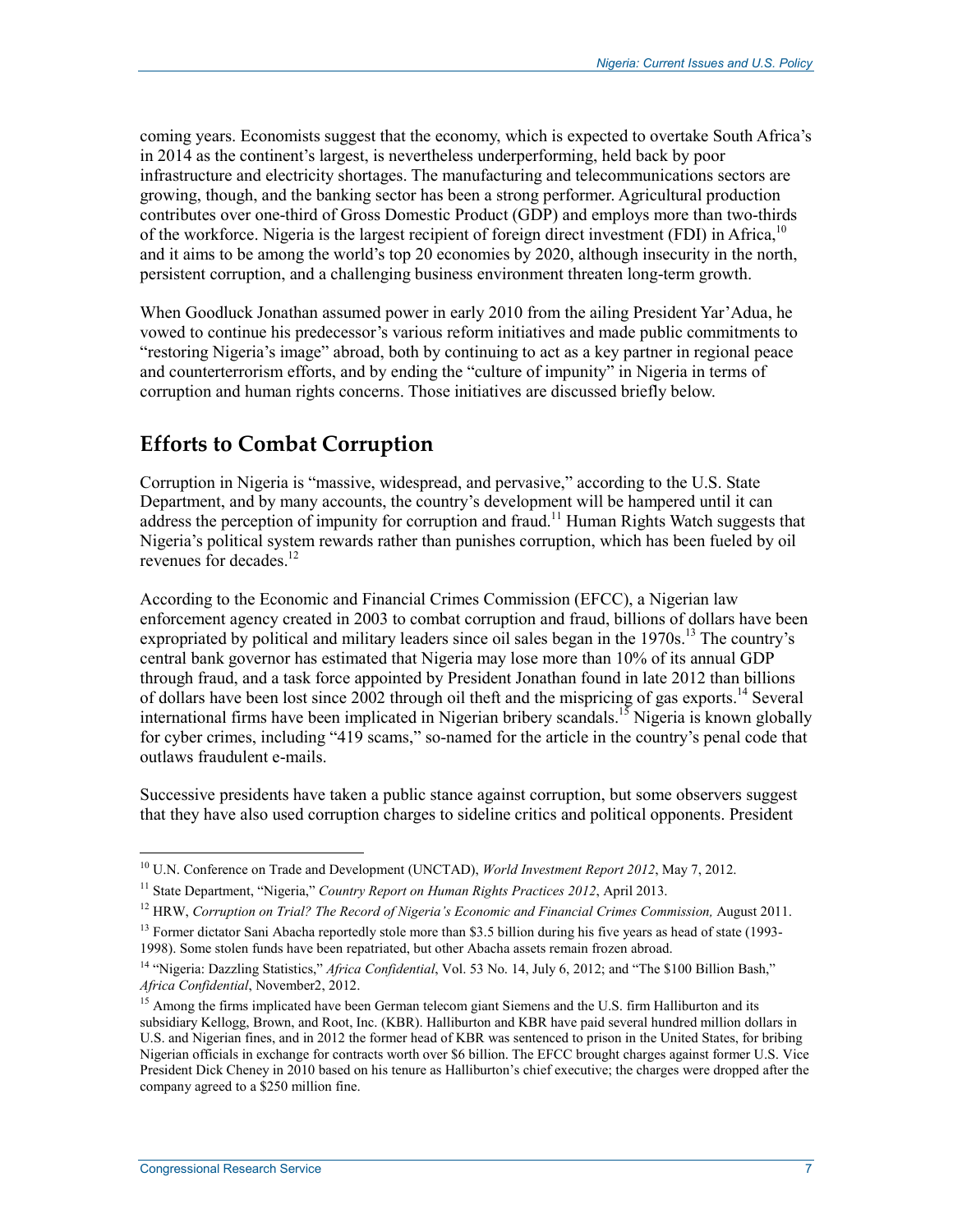Yar'Adua campaigned on an anti-corruption agenda; in 1999 he was the first governor to publicly declare his assets. Upon assuming the presidency, he distanced himself from his predecessor, dismissing many of Obasanjo's political appointees and security chiefs and overturning several of the privatization agreements approved by the former president, amid charges of corruption associated with the sales. Yar'Adua also proposed, unsuccessfully, that the constitution be amended to remove an immunity clause that prevents the president, vice president, governors, and deputy governors from being prosecuted for corruption while in office.

Nevertheless, critics contend that executive interference with the EFCC continued during Yar'Adua's tenure, undermining the entity's investigations and derailing prosecutions. Donors were highly critical of the transfer and eventual dismissal of the EFCC's first chairman, Nuhu Ribadu, in late 2007.16 President Jonathan fired Ribadu's successor, who was implicated in corrupt practices, in late 2011, replacing her with Ribadu's former deputy, Ibrahim Lamorde. Advocacy groups welcomed Lamorde's appointment, but have called on Jonathan to increase the EFCC's independence, suggesting that the chairman "remains deeply vulnerable to the whims of the president and lacks security of tenure."17 The U.S. government also signaled its support for Lamorde, and has welcomed other anti-corruption initiatives by the Jonathan government, including the passage of a Freedom of Information law in 2011, a parliamentary inquiry into fraud associated with the country's fuel subsidy program (see below), and the appointment of Ribadu to lead an independent audit of the oil and gas sector. The Jonathan Administration has also pledged to expand budget transparency by requiring legislators and other senior officials to publicly declare their assets, although the extent of the president's own assets remains unknown.<sup>18</sup>

#### **Petroleum and Power Sector Reforms**

President Jonathan has also pledged to reform the oil and gas industry, which has been plagued by corruption for decades. Nigeria's first female oil minister, Diezani Allison-Madueke, a former Royal Dutch Shell executive, is leading the government's efforts to pass and implement the ambitious Petroleum Industry Bill (PIB), which is aimed at increasing transparency in the industry, attracting investors, and creating jobs. Progress on the legislation, however, has been halting. The PIB would restructure the Nigerian National Petroleum Corporation (NNPC), the parastatal that oversees regulation of the industry and has been criticized for its lack of transparency. The bill has drawn debate, in part, over a proposed community development fund for the Delta that would be financed from national oil profits.

Nigeria was designated compliant with the Extractive Industries Transparency Initiative (EITI), a global standard for transparency in the oil, gas, and mining sectors, in 2011, indicating that Nigeria had fulfilled the minimum criterion of annually declaring its extractive sector revenues. This does not necessarily suggest that Nigeria has taken aggressive steps to curb corruption in the sector. The United States and other donors welcomed Jonathan's appointment in 2012 of former EFCC Chairman Nuhu Ribadu to lead a new task force to audit oil revenues. Ribadu's task force

17 HRW, *Corruption on Trial? The Record of Nigeria's Economic and Financial Crimes Commission,* August 2011.

<sup>&</sup>lt;sup>16</sup> There was speculation that Ribadu's removal from office was linked to his effort to prosecute former Delta State Governor James Ibori, one of Yar'Adua's primary financial contributors, who may have embezzled over \$200 million while in office. First arrested in 2007 and later acquitted, Ibori was indicted again in 2010 but eluded capture and fled to Dubai, where he was arrested by Interpol. He was extradited in 2011 to the United Kingdom, where he owned property and kept some of his assets; he was convicted in 2012 on money laundering and fraud charges.

<sup>18</sup> U.S.-Nigeria Binational Commission, *Joint Communique*, June 2012.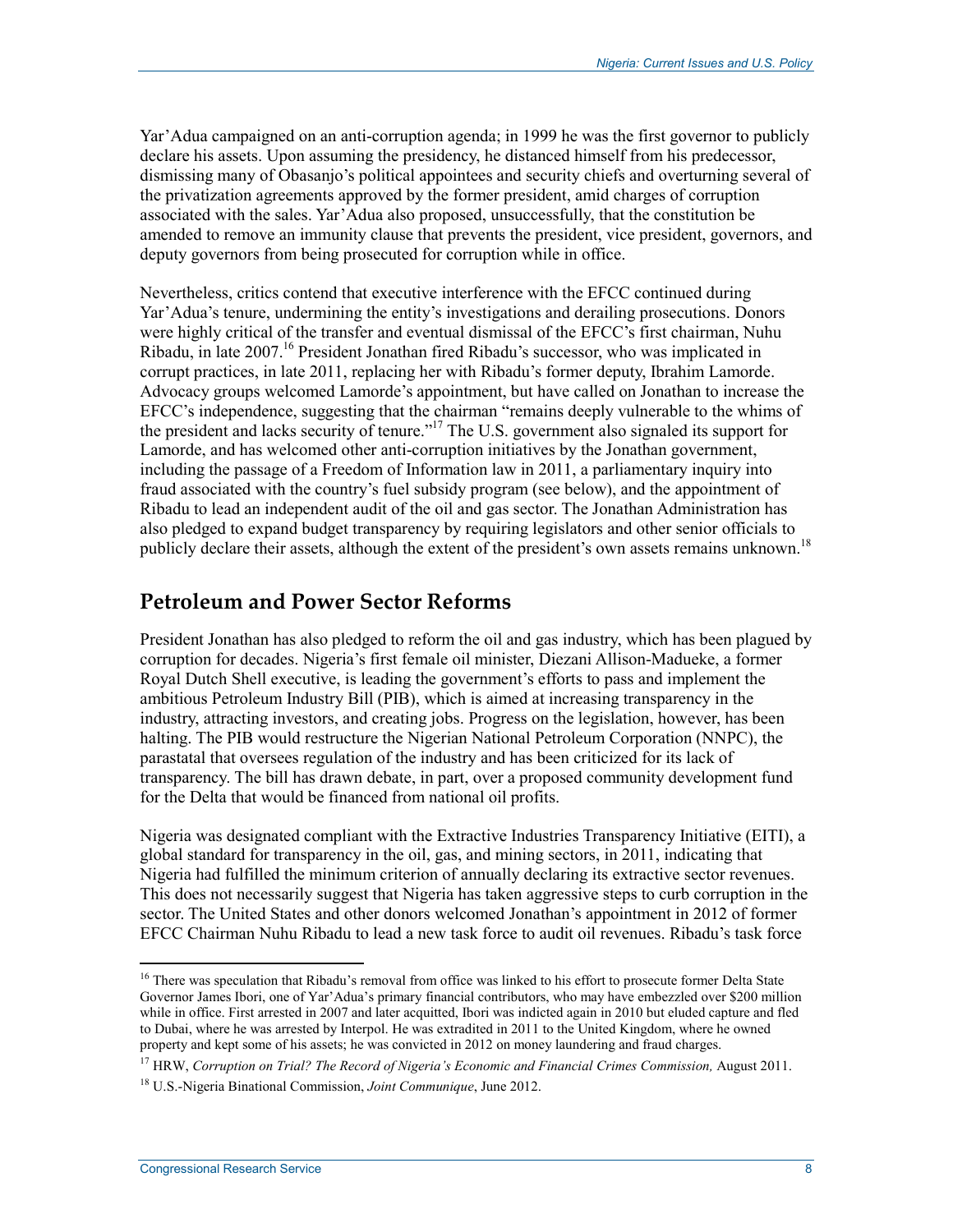issued a report in late 2012 suggesting that billions of dollars could not be accounted for, findings that, despite criticism from some segments of the Nigerian government, were reportedly similar to those of Nigeria's own EITI (NEITI) audits. $^{19}$ 

#### **Crude Oil Theft in Nigeria and Maritime Piracy in the Gulf of Guinea**

Corruption and fraud have long been associated with Nigeria's oil industry. Alleged state-level fraud has been linked to the allocation of state oil revenues, concession licensing, and exploration and extraction permits, but the outright theft of crude, known locally as bunkering, is also a major challenge. Small-scale pilfering and illegal local refining has been, and continues to be, a problem, but large-scale illegal bunkering by sophisticated theft networks is a significant threat with international dimensions. By some estimates, between \$3 billion and \$8 billion in Nigerian oil is stolen annually.20 In its 2013 report *Nigeria's Criminal Crude*, the London-based Chatham House estimates that an average of 100,000 barrels per day were stolen in the first quarter of 2013.21 Niger Delta militants, Nigerian politicians, security officers, and oil industry personnel have been implicated in the theft and illegal trade of Nigerian crude. Challenges in addressing oil theft are compounded by a lack of transparency in the Nigerian oil industry.

Export oil theft networks, to which some of the Niger Delta militant groups are tied, have also been implicated in moving drugs and other illicit materials. Experts suggest that the trade in stolen oil supports the spread of other transnational organized crimes in the Gulf of Guinea, including maritime piracy. Attacks in Nigerian territorial waters account for the overwhelming majority of piracy incidents in the Gulf, and the U.N. Office on Drugs and Crime reports that most of these incidents can be traced back to the Niger Delta and linked to the illegal oil trade.<sup>22</sup>

Despite its status as one of the world's largest crude oil exporters, Nigeria imports an estimated \$10 billion in refined fuel annually for domestic consumption, and it suffers periodically from severe fuel and electricity shortages. In an effort to increase its refining capacity and halt oil imports by 2020, the government has granted permits for several new independently owned refineries. In 2010, Nigeria signed an agreement with China worth a reported \$23 billion for new refineries, and in 2012 the government signed a memorandum of understanding with U.S.-based Vulcan Petroleum Resources for a \$4.5 billion project to build six refineries.

Nigeria's domestic subsidy on gasoline (roughly 70% of which is imported, despite domestic petroleum production) may have limited the attractiveness of refining capacity expansion plans to foreign investors. For years, the government has subsidized the price its citizens pay for fuel, and economists have long deemed the subsidy benefit unsustainable. The subsidy's cost—roughly \$8 billion, or 4% of GDP, in 2011—has been steep, comprising almost one-quarter of the government's annual budget. At the recommendation of the International Monetary Fund and others, in late 2011 President Jonathan cut the subsidy, causing the price of gasoline for consumers to double in early 2012 and sparking strong domestic opposition. In the face of mass protests and a nationwide strike, the government backtracked and reinstated a partial subsidy, estimated at  $2\%$  of GDP in  $2012<sup>23</sup>$  Public scrutiny of the program has since increased—in mid-2012 a legislative inquiry revealed that an estimated \$7 billion allocated for the subsidy may have

<sup>19</sup> NEITI's audits are available at http://www.neiti.org.ng.

<sup>20</sup> Christina Katsouris and Aaron Sayne, *Nigeria's Criminal Crude: International Options to Combat the Export of Stolen Oil*, Chatham House, September 2013.

 $21$  Ibid.

 $22$  The hijacking of oil tankers and opportunistic robberies are the predominant types of maritime crime in these waters. Kidnapping for ransom is less common, particularly in comparison to acts of piracy off the Horn of Africa. For more information, see UNODC, *Transnational Organized Crime in West Africa: A Threat Assessment*, February 2013.

<sup>&</sup>lt;sup>23</sup> See, e.g., "Removal of Fuel Subsidies in Nigeria: An Economic Necessity and a Political Dilemma," The Brookings Institution, January 10, 2012.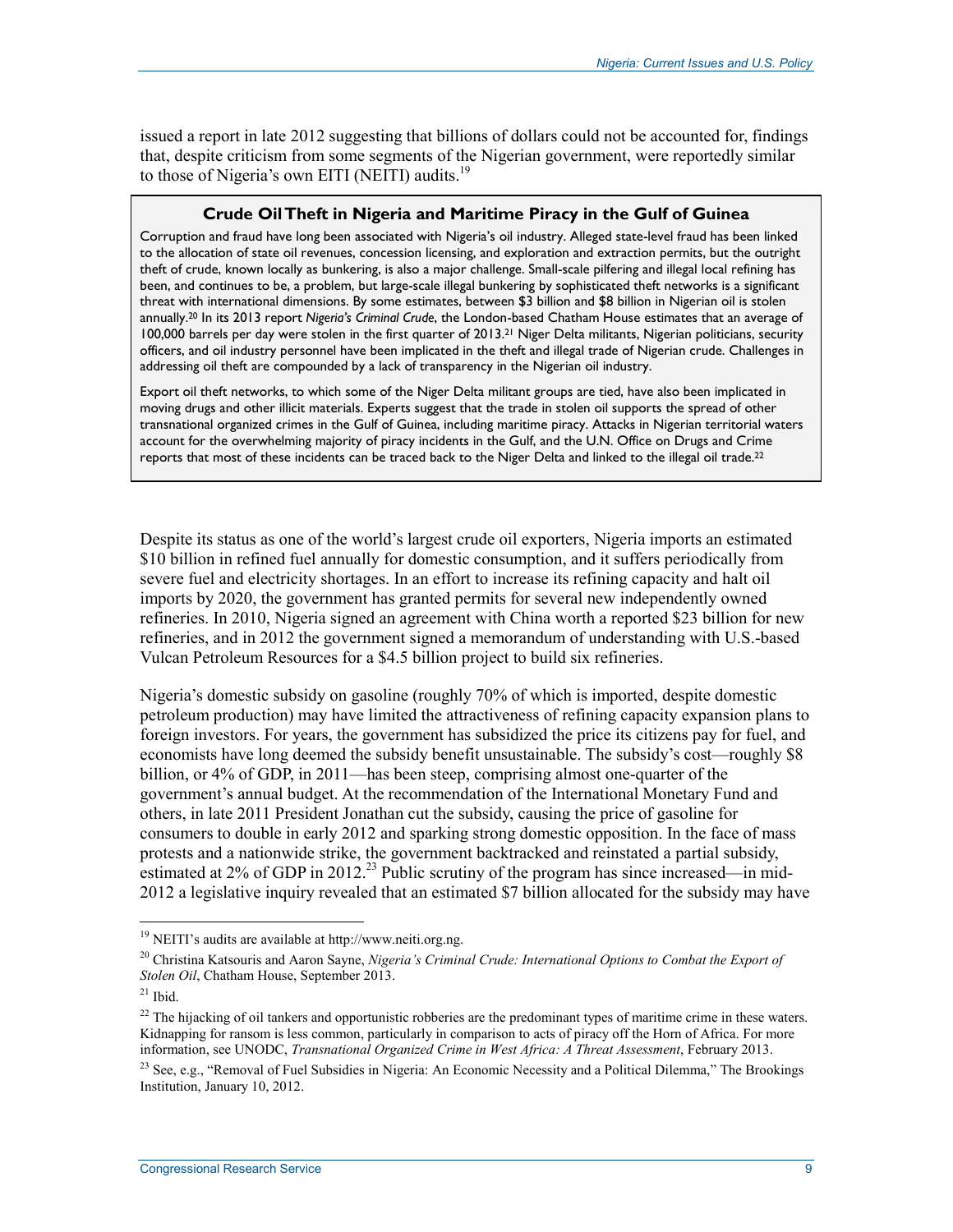been misappropriated. The scandal prompted Jonathan to replace several senior executives at the national petroleum company, which was implicated in the scandal. The lawmaker who led the probe, Farouk Lawan, was accused of taking a bribe from one of the companies involved and was replaced in early 2013. Lawan maintained that he took the bribe as evidence.

The government plans to refocus funds saved by decreasing the fuel subsidy on improving health, education, and the nation's power supply. Jonathan has pledged to increase electricity generation tenfold over the next decade, and efforts to privatize power stations and distribution companies are underway, albeit behind schedule, despite objections from the country's trade unions.

In addition to its oil reserves, Nigeria has the ninth-largest natural gas reserves in the world and the largest in Africa, but they have provided comparatively little benefit to the country's economy. Many of Nigeria's oil fields lack the infrastructure to capture and transport natural gas. The government has repeatedly, but unsuccessfully, set deadlines for oil companies to stop "flaring" gas at oil wells (burning unwanted gas during oil drilling), a practice estimated to destroy roughly one-third of annual production and to constitute more than \$2 billion in lost revenue annually.<sup>24</sup> In 2011, President Jonathan announced a series of new agreements to develop gas processing facilities as part of a "gas revolution" designed to create new jobs and revenues, and to end flaring. Nigeria is in the process of increasing its liquefied natural gas (LNG) exports, which could surpass revenues derived from oil exports in the next decade.

### **Financial Sector Reforms**

Successive Nigerian administrations have made commitments to economic reform, but their track record is mixed. According to the IMF, reforms initiated under the Obasanjo Administration and continued by his successors, most importantly the policies of maintaining low external debt and budgeting based on a conservative oil price benchmark to create a buffer of foreign reserves, lessened the impact of the 2008-2009 global economic crisis on Nigeria's economy.<sup>25</sup> Oil revenues above the benchmark price had been saved since 2004 in an Excess Crude Account (ECA), although the government drew substantially from the account in 2009-2010 in an effort to stimulate economic recovery. The Jonathan Administration replaced the ECA with a sovereign wealth fund in 2011. The country has made significant gains in the past decade in paying down its external debt, which constituted more than one-third of GDP a decade ago, freeing funding for programs aimed at poverty reduction and reaching the country's Millennium Development Goals.

Like his predecessors, President Jonathan has committed to reforms that aim to attract foreign investment, create jobs, and fuel development, and the U.S. government has been publicly supportive of his economic team.<sup>26</sup> In 2011, he appointed World Bank managing director Ngozi Okonjo-Iweala, who led efforts to reduce Nigeria's debt as Obasanjo's finance minister, to resume her former post. Jonathan has retained Lamido Sanusi as governor of the central bank. Sanusi has led efforts to modernize the country's banking system and tighten banking supervision.<sup>27</sup>

<sup>24</sup> U.S. Energy Information Administration, *Country Analysis Brief: Nigeria*, October 16, 2012.

<sup>&</sup>lt;sup>25</sup> International Monetary Fund, "Staff Report for the Article IV Consultation with Nigeria," July 2012.

<sup>&</sup>lt;sup>26</sup> Remarks by Assistant Secretary of State Johnnie Carson, "Nigeria, One Year After Elections," Center for Strategic and International Studies, April 9, 2012.

 $^{27}$  In 2009, Sanusi instituted regulations that require banks to report large cash transactions between accounts if one of the account holders is considered to be "politically exposed." Bank audits ordered by Sanusi that year found 10 banks (continued...)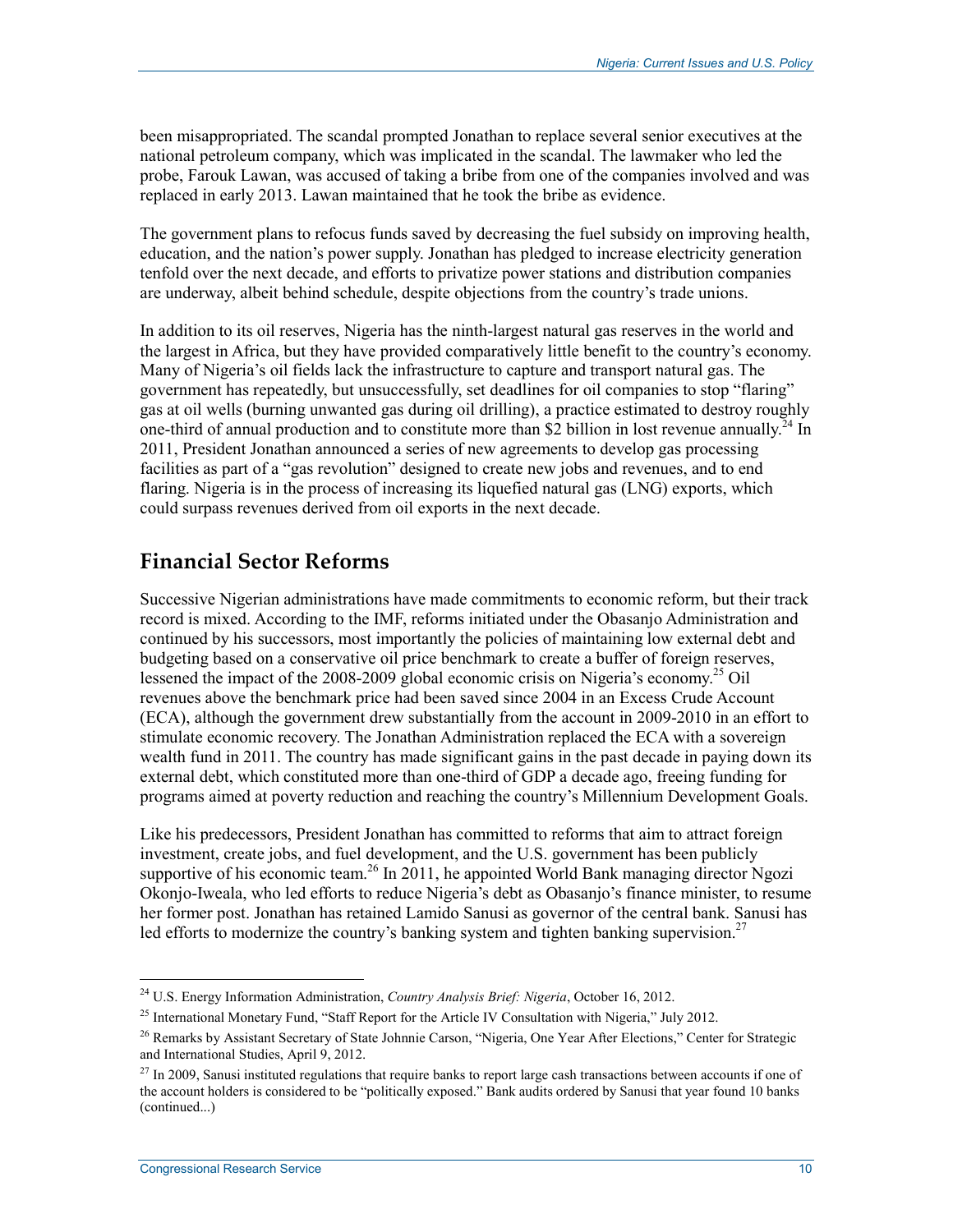## **Social Issues and Security Concerns**

#### **Islamic** *Sharia* **Law**

Nigeria is home to one of the world's largest Muslim populations, vying with, and likely outpacing, Egypt as the largest on the continent. The north is predominately Sunni Muslim, and 12 northern states use Islamic *sharia* law to adjudicate criminal and civil matters for Muslims.28 In some states, the introduction of sharia (from 1999 onward) was a flashpoint between Muslims and Christians. Under the Nigerian constitution, sharia does not apply to non-Muslims in civil and criminal proceedings in these states, but observers note that Islamic mores are often enforced in public without regard for citizens' religion. In some areas, state-funded vigilante groups known as *hisbah* patrol public areas and attempt to enforce sharia-based rulings. Many analysts nonetheless see the interpretation and implementation of Nigerian sharia as moderate in comparison to that of some other Muslim-majority countries.

### **Religious and Communal Tensions**

The U.S. Commission on International Religious Freedom (USCIRF) has recommended since 2009 that Nigeria be classified as a "Country of Particular Concern" for "systematic, ongoing, and egregious violations of religious freedom that lead to particularly severe violations affecting all Nigerians, both Christian and Muslim."<sup>29</sup> It is not designated as such by the Secretary of State. According to USCIRF, as many as 14,000 Nigerians have been killed since 1999 in sectarian violence, and the commissioners argue that the Nigerian government has tolerated the violence, creating a culture of impunity that has emboldened Boko Haram and its sympathizers and been used to exploit Muslim-Christian tensions to destabilize the country. USCIRF has noted ongoing reprisal attacks between Muslim and Christian communities in central Nigeria, the religious nature of the 2011 post-election violence, Boko Haram's attacks against Christians, and rising religiously-charged rhetoric as areas of significant concern. Other experts also point to increasingly well-armed militias, loosely organized along religious lines, in central and northern Nigeria.<sup>30</sup> The State Department, in its annual Religious Freedom report, states that "the government generally respected religious freedom," but criticizes the government's lack of effective efforts to stem communal violence or to investigate and prosecute those responsible.<sup>31</sup>

<sup>(...</sup>continued)

near collapse due to reckless lending. The government provided \$4 billion to rescue the banks, and in late 2010, under pressure from Sanusi, the legislature approved the establishment of the Asset Management Company of Nigeria (AMCON) to buy bad bank loans in exchange for government bonds, in an effort to get the banks lending again. By some estimates it may take a decade for AMCON to divest its toxic assets. AMCON bought non-performing loans from nine rescued banks and margin loans from 12 other domestic banks.

 $^{28}$  Nigerian law protects freedom of religion and permits states to establish courts based on common law or customary law systems. Non-sharia based common law and customary law courts adjudicate cases involving non-Muslims in these states, and sharia-based criminal law courts are elective for non-Muslims.

<sup>29</sup> U.S. Commission on International Religious Freedom, *Annual Report 2013,* April 2013.

<sup>30</sup> Testimony of Darren Kew, in U.S. Congress, House Subcommittee on Africa, Global Health, and Human Rights, *The Crisis in Christian-Muslim Relations in Nigeria*, 112<sup>th</sup> Cong., July 10, 2012.

<sup>31</sup> State Department, *July-December 2012 International Religious Freedom Report*, July 2013.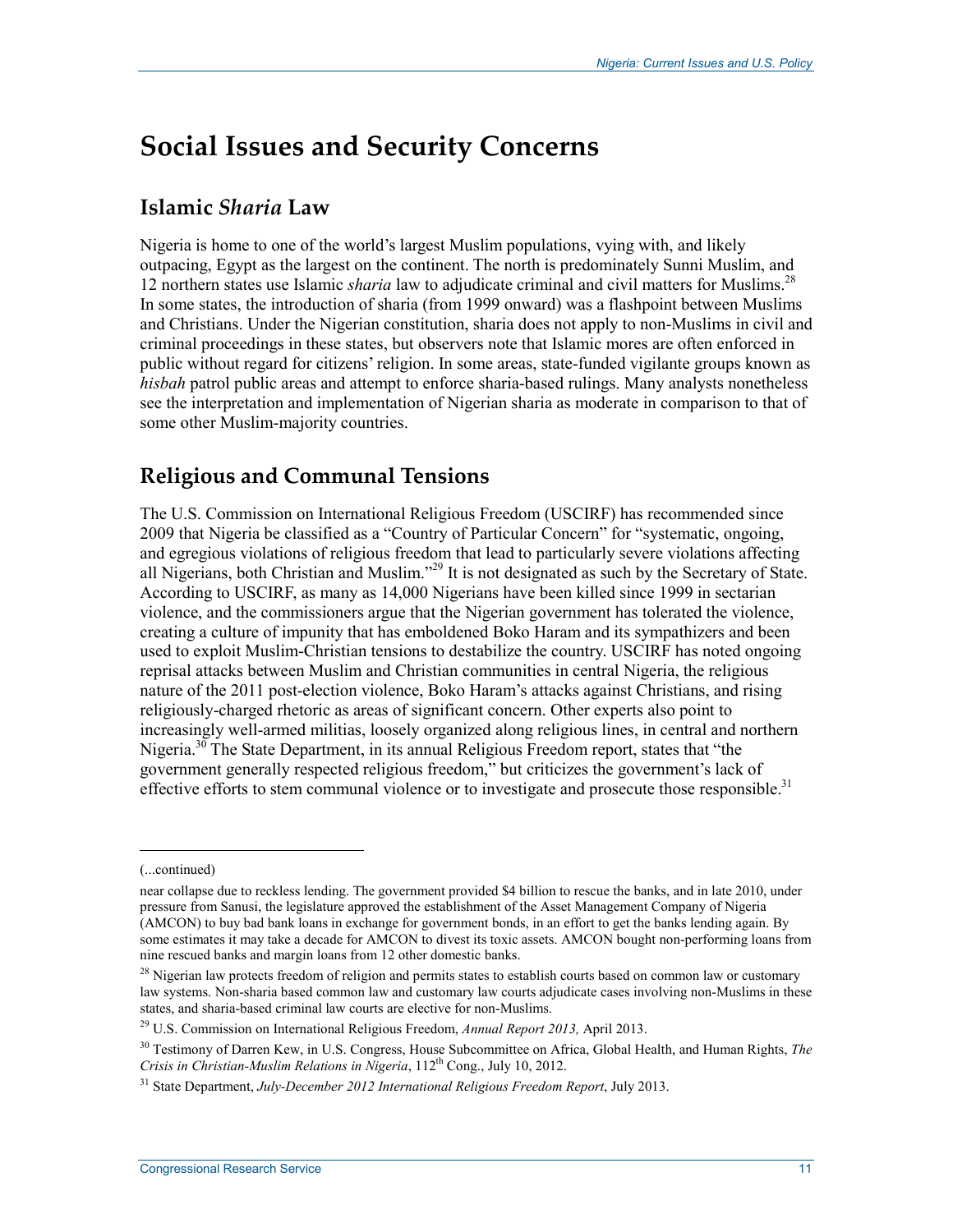Sectarian violence continues to be a particular problem in and around the central Nigerian city of Jos, the capital of Plateau State, which sits between the predominately Muslim north and Christian south. Tensions among communities in this culturally diverse "Middle Belt" are both religious and ethnic, and they stem from competition over resources—land, education, government jobs—between ethnic groups classified as settlers or as "indigenes" (original inhabitants of the state), with the latter designation conveying certain political and economic benefits. In Jos, the mostly Christian Berom are considered indigenes, and the predominately Muslim Hausa-Fulani, who were traditionally nomadic and pastoralist, are viewed as the settlers. In 2010, the Nigerian government established a special task force composed of both military and police to restore stability in the state; periodic outbreaks of violence have nonetheless continued, and have been exacerbated by attacks on churches attributed to Boko Haram.<sup>32</sup>

### *Boko Haram* **and Militant Islam in Nigeria33**

Boko Haram, a violent Islamist movement in the north, has grown increasingly active and deadly in its attacks against state and civilian targets in Nigeria since 2010, drawing on a narrative of vengeance for state abuses to elicit recruits and sympathizers. By some estimates, more than 3,600 civilians, security forces, and militants have been killed in related violence. The group has focused on a wide range of targets, as discussed below. While attacks attributed to the group have not exclusively, or even primarily, targeted Christians, attacks on churches in several northern and central states may further fuel existing religious tensions. These bombings, which often occur on Sundays or religious holidays to achieve maximum effect, have sparked deadly reprisal attacks by Christians against Muslim civilians. Such attacks may be part of a deliberate effort to foment instability, with the aim of discrediting and delegitimizing the government in these regions by exposing the weakness of its security apparatus and justice mechanisms.

Boko Haram emerged in the early 2000s as a small, radical Sunni Islamic sect that advocated a strict interpretation and implementation of Islamic law for Nigeria. Calling itself *Jama'a Ahl as-Sunna Li-da'wa wa-al Jihad* (JASLWJ; roughly translated from Arabic as "People Committed to the Propagation of the Prophet's Teachings and Jihad"), the group is more popularly known as *Boko Haram* ("Western education is forbidden"), a nickname given by local Hausa-speaking communities to describe its view that Western education and culture have been corrupting influences. It engaged in periodic skirmishes with police during its formative years, but the group's activities were limited in scope and contained within several highly impoverished states in the predominately Muslim northeast.

In July 2009, the government's attempts to stop Boko Haram's attacks on police stations and other government buildings resulted in the death of at least 700 people, a figure that likely includes not only militants, but also security personnel and bystanders. In the course of that violence, the group's leader, Mohammed Yusuf, a charismatic young cleric who had studied in Saudi Arabia, was killed while in police custody.34 A sizeable number of Yusuf's followers were

<sup>32</sup> See, e.g., ICG, *Curbing Violence in Nigeria: The Jos Crisis,* Africa Report No. 196, December 17, 2012.

<sup>33</sup> For more information on Boko Haram, see, e.g., Andrew Walker, *What is Boko Haram?* USIP, May 2012; Jacob Zenn, "Boko Haram's International Connections," *CTC Sentinel,* January 14, 2012; Peter J. Pham, "Boko Haram's Evolving Threat," Africa Security Brief No. 20, April 2012; and Testimony of CRS Specialist Lauren Ploch, in U.S. Congress, House Homeland Security Subcommittee on Counterterrorism and Intelligence, *Boko Haram: Emerging Threat to the U.S. Homeland?,* 112<sup>th</sup> Cong., November 30, 2011.

<sup>&</sup>lt;sup>34</sup> "Islamic Death 'Good for Nigeria'," BBC, July 31, 2009.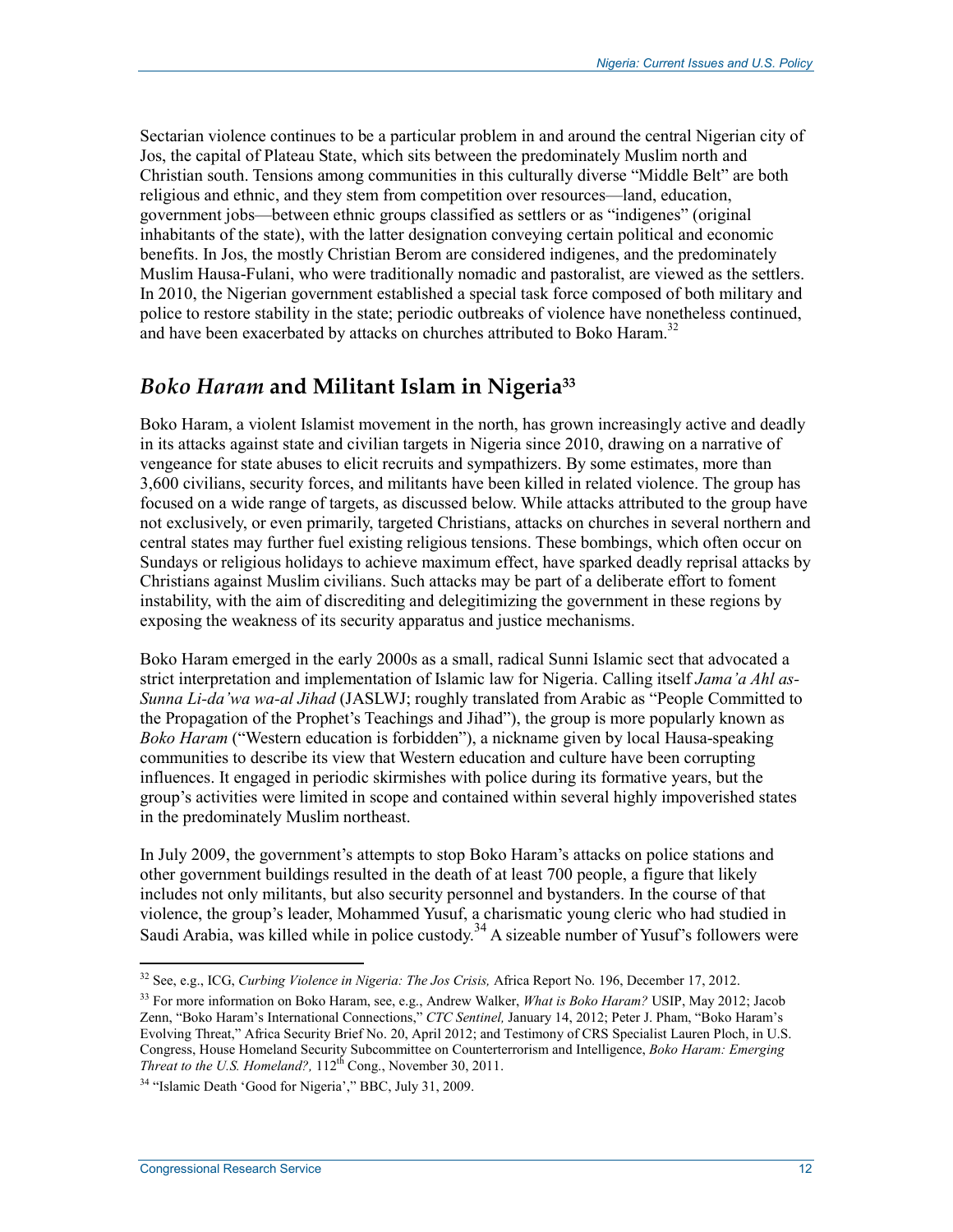also killed or arrested. The group appeared to dissipate after the heavy-handed security crackdown, but reemerged a year later, orchestrating a large-scale prison break in September 2010 that freed hundreds, including its own members. Some reports suggest that a small number of Boko Haram militants may have fled to insurgent training camps in the Sahel during this period.

Boko Haram's attacks have since increased substantially in frequency, reach, and lethality, now occurring almost daily in northeast Nigeria (primarily in Borno and Yobe States), and periodically beyond.<sup>35</sup> Attacks attributed to the group have increasingly featured improvised explosive devices (IEDs), car bombs, and suicide attacks. Boko Haram has primarily focused on state and federal targets, such as police stations, but has also targeted civilians in schools, churches, markets, and bars. By U.N. estimates, more than 500 students and 100 teachers have been killed by the militants, who have destroyed some 500 schools in Borno, Yobe, and Adamawa, leaving more than 15,000 students without access to education.<sup>36</sup> Cell phone towers and media houses have also been attacked. The group has assassinated local political leaders and moderate Muslim clerics, and other critics. Bank robberies attributed to the group may contribute to its financing, although authorities warn that criminal groups may also be opportunistically posing as Boko Haram militants.

The bombing of the U.N. building in Abuja on August 24, 2011 marked a major departure from a previously exclusive focus on domestic targets. It was also Boko Haram's first clearly intentional suicide bombing. Boko Haram spokesmen claimed the attack was retribution for the state's heavy-handed security response against its members, referencing U.S. and international "collaboration" with the Nigerian security apparatus. The bombing may indicate an aspiration by some in Boko Haram to move beyond local politics toward an international jihadist agenda, or it may have been an effort to elicit foreign backing for the group's domestic agenda. The Nigerian government linked Boko Haram to the May 2011 kidnapping of two Europeans in northwest Nigeria; the two men were killed in a rescue attempt in early 2012. The group was more recently tied to the kidnapping of a French family in Cameroon, in early 2013; they were later released.

By many accounts, Boko Haram is not a monolithic organization. According to U.S. officials, its core militants may number in the hundreds, but the group also appears to draw support from a broader following of several thousand young men, primarily from the northeast, who have expressed frustration with perceived disparities in the application of laws (including sharia); the lack of development, jobs, and investment in the north; and the heavy-handed response of security forces.<sup>37</sup> Some analysts suggest that Boko Haram is susceptible to fracturing, with a segment of the leadership working to build ties with the international Al Qaeda franchise, while others remain focused exclusively on a domestic agenda. The emergence of a purported splinter faction known as Ansaru in early 2012 led to speculation about divisions among Boko Haram hardliners.<sup>38</sup> Ansaru has been critical of Boko Haram's killing of Nigerian Muslims in its public statements and has primarily focused its attacks on foreigners, primarily through kidnappings.<sup>39</sup>

<sup>35</sup> For an account of atrocities attributed to Boko Haram, see, e.g., HRW, *Spiraling Violence: Boko Haram Attacks and Security Force Abuses in Nigeria*, October 11, 2012. For more information on the location and estimated death toll, by week, of Boko Haram attacks, see, e.g., the Council on Foreign Relations' Nigeria Security Tracker at http://www.cfr.org.

<sup>36</sup> U.N. Office for the Coordination of Humanitarian Affairs, "Humanitarian Bulletin Nigeria Issue 7: November 2013," November 12, 2013.

<sup>&</sup>lt;sup>37</sup> Testimony of Assistant Secretary Linda Thomas-Greenfield, November 13, 2013, op. cit.

<sup>38</sup> Ansaru's full name is *Jama'at Ansar al Muslimin fi Bilad is Sudan* ("Supporters of the Muslims in the Land of the (continued...)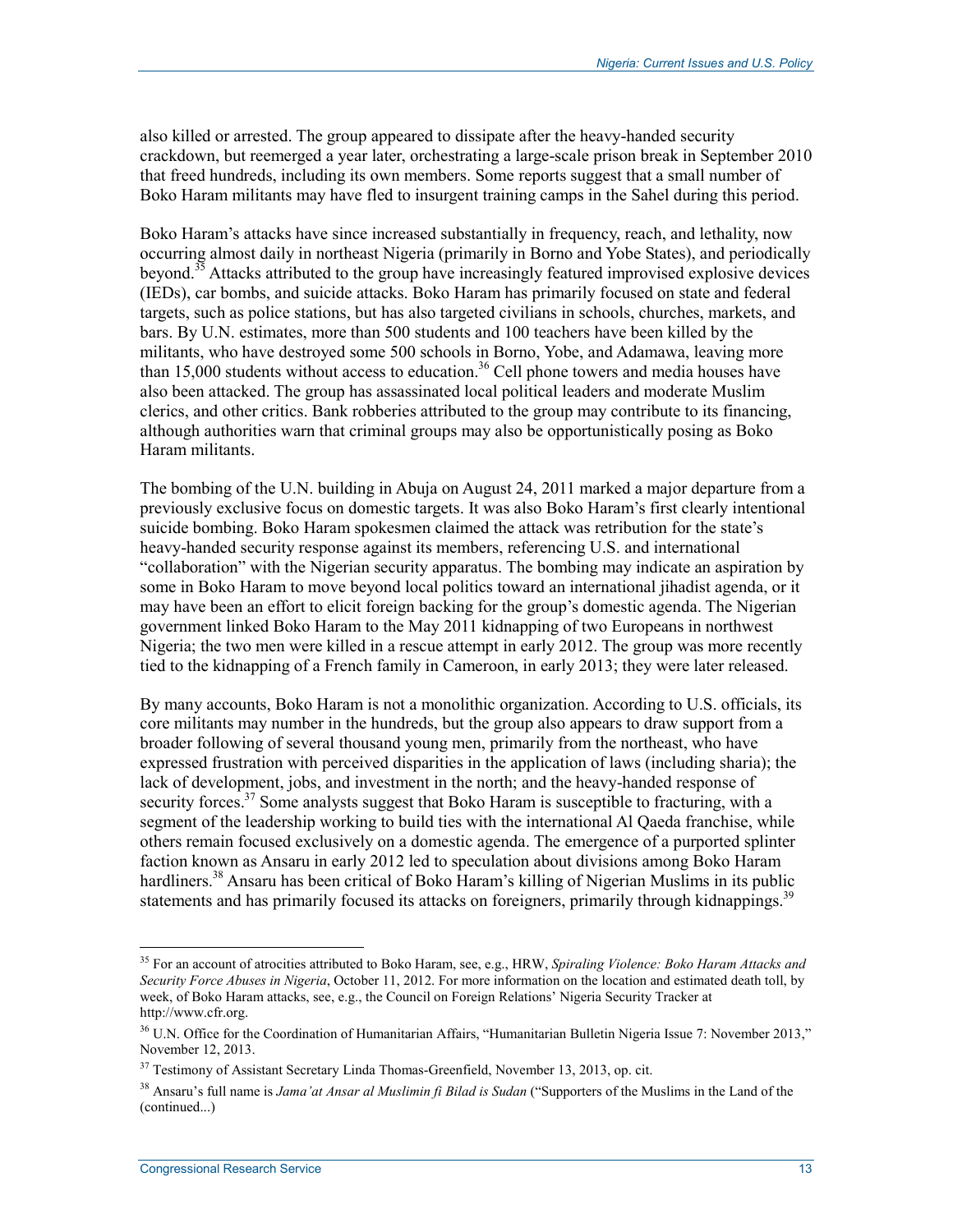Efforts by various interlocutors to facilitate government negotiations with Boko Haram have been unsuccessful. The state of emergency declared by the Nigerian government in May 2013 for the states of Borno, Yobe, and Adamawa has been extended through May 2014. By U.N. estimates, Boko Haram attacks against soft targets, and associated fighting between militants and security forces, has had a heavy toll on these states during this time.40 Human rights advocates have urged the Nigerian government not to consider a possible offer of amnesty, similar to that provided to Niger Delta militants (see below) for Boko Haram members involved in the group's most serious abuses. They have also urged the Nigerian security forces to improve efforts to protect civilians as they conduct their offensive against the militants, which has pushed some 40,000 refugees—up from  $6,000$  refugees in June—across the border into Niger.<sup>41</sup> Some local communities have formed vigilante groups to protect themselves. In Borno State, for example, these groups are now in many cases working with the state government and security forces to rout Boko Haram cells. Press reports suggest that the groups, who collectively call themselves the "Civilian Joint Task Force" or Civilian-JTF, have had some success in improving security in the Borno State capital of Maiduguri, but Boko Haram attacks in rural areas continue.<sup>2</sup>

The Prosecutor of the International Criminal Court (ICC) reported August 2013 that, based on a preliminary investigation, "there is a reasonable basis to believe" that Boko Haram has committed crimes against humanity, namely acts of murder and persecution, resulting in the killing of more than 1,200 Christian and Muslim civilians.<sup>43</sup> The Office of the Prosecutor is now assessing whether Nigerian authorities are conducting "genuine proceedings" against those who may be responsible in order to determine whether a formal investigation by the ICC is warranted.

#### **Boko Haram and Ansaru: An Increasingly Transnational Threat?**

While Boko Haram currently appears primarily to pose a threat to local stability, its expansion and purported splintering has amplified concerns that Nigerians may be susceptible to recruitment by Muslim extremist groups aiming to use violence against government or civilian targets elsewhere in the region or abroad. The increasing lethality and sophistication of Boko Haram's attacks has further raised the group's profile among U.S. national security officials, as did reports of Nigerians training in camps in northern Mali in late  $2012$ /early  $2013<sup>44</sup>$ . The rise in kidnappings of Western citizens in northern Nigeria, several of whom have been killed in captivity, is another source of concern as policymakers seek to determine the extent to which Boko Haram, Ansaru, and other violent extremist groups in the region may pose an increasingly transnational threat.<sup>45</sup>

<sup>(...</sup>continued)

Blacks"). For more information, see, e.g., Jacob Zenn, "Boko Haram's Evolving Tactics and Alliances in Nigeria," *CTC Sentinel,* The Combatting Terrorism Center at West Point, June 25, 2013 and "Cooperation or Competition: Boko Haram and Ansaru After the Mali Intervention, *CTC Sentinel,* March 27, 2013.

<sup>39</sup> See, e.g., "Boko Haram: Splinter Group, Ansaru Emerges," *Vanguard*, February 1, 2012

<sup>40</sup> U.N. OCHA, "Humanitarian Bulletin Nigeria Issue 7: November 2013," November 12, 2013.

<sup>&</sup>lt;sup>41</sup> "Nigeria Offensive Drives 40,000 Refugees into Niger: U.N.," Reuters, November 13, 2013. According to U.N. estimates, three-quarters of the refugees are officially Niger nationals and the rest are Nigerian.

<sup>42</sup> Adam Nossiter, "Vigilantes Defeat Boko Haram in its Nigerian Base, *New York Times*, October 20, 2013.

<sup>&</sup>lt;sup>43</sup> The Office of the Prosecutor of the ICC, *Report on Preliminary Examination Activities 2012*, November 2012.

<sup>44</sup> See, e.g., "Timbuktu Training Site Shows Terrorists' Reach," *The Wall Street Journal*, February 1, 2013.

<sup>&</sup>lt;sup>45</sup> Testimony of National Counterterrorism Center Director Matthew Olsen, Senate Homeland Security and Governmental Affairs Committee, *Threats to the Homeland*, November 14, 2013.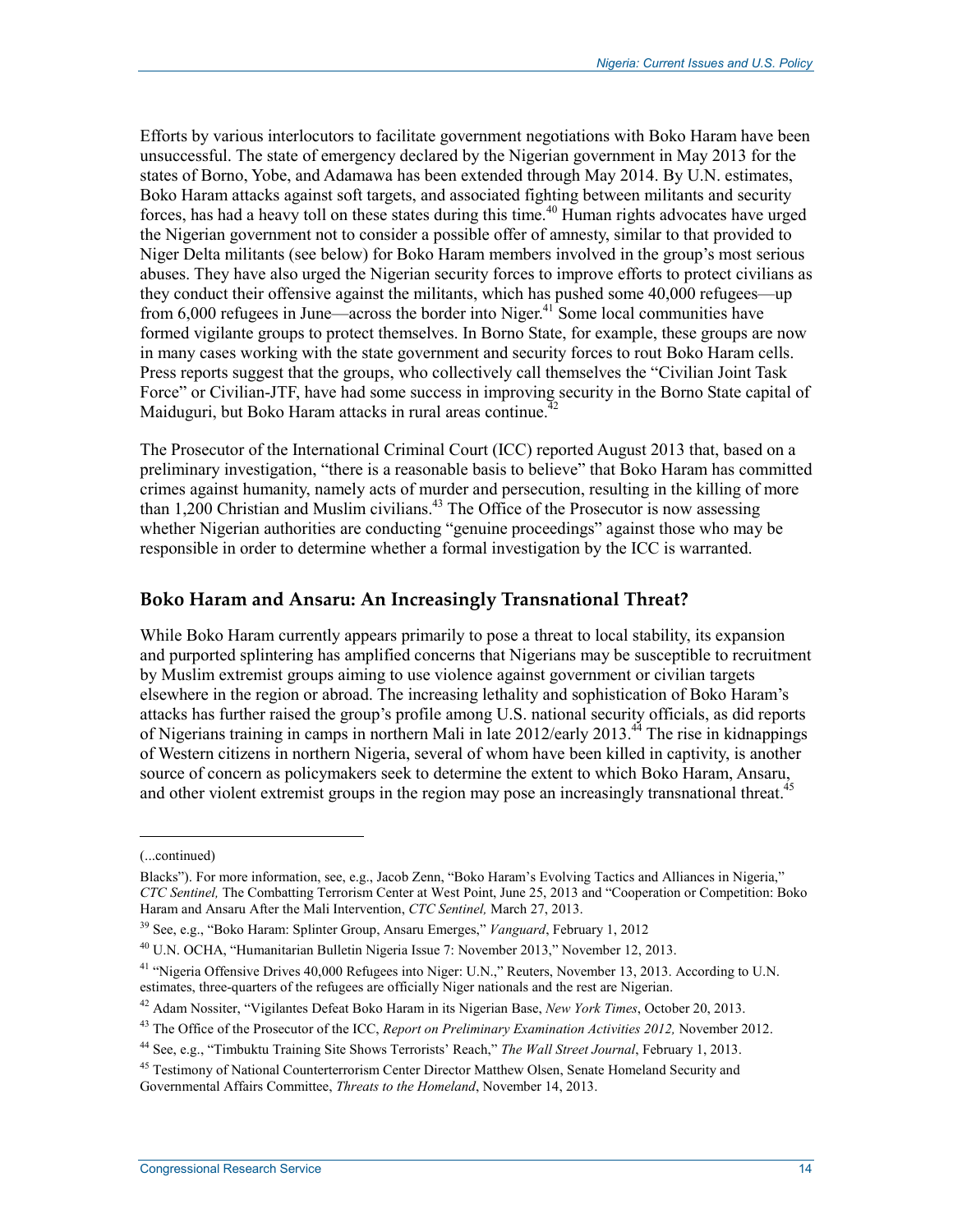The February 2013 kidnapping of a French family in northern Cameroon is believed to be Boko Haram's first major operation outside Nigeria.

Potential ties with Al Qaeda in the Islamic Maghreb (AQIM), a regional criminal and terrorist network that is designated by the United States as a Foreign Terrorist Organization (FTO), appear to be of particular concern. U.S. Africa Command officials have identified Boko Haram as a "threat to Western interests," referencing indications that the two groups "are likely sharing funds, training, and explosive materials," and suggesting that "there are elements of Boko Haram that aspire to a broader regional level of attacks, to include not just in Africa, but Europe and aspirationally to the United States."<sup>46</sup> The FBI assessed in November 2013 that while "Boko Haram does not currently pose a threat to the Homeland," it does "aspire to attack U.S. or Western interests in the region," and demonstrated its capability to do so with the 2011 U.N. attack.47 The FBI expressly noted concern with communications, training and weapons links between the group and AQIM, Al Shabaab, and Al Qaeda in the Arabian Peninsula (AQAP).

Deliberations within the U.S. government over whether to designate Boko Haram as an FTO (see "Congressional Engagement") concluded in November 2013, when the State Department designated both Boko Haram and Ansaru as FTOs under Section 219 of the Immigration and Nationality Act, as amended, and as Specially Designated Global Terrorists (SDGTs) under Executive Order 13224.<sup>48</sup> The FTO designations aim to assist U.S. and other law enforcement agencies in efforts to investigate and prosecute suspects associated with the group, and have been described by U.S. officials as important step in supporting the Nigerian government's effort to address the threat.<sup>49</sup> The State Department had previously designated three individuals linked to Boko Haram as SGDTs in June 2012, including Boko Haram leader Abubakar Shekau, and in 2013 issued a \$7 million reward for information on the location of Shekau through its Rewards for Justice program.<sup>50</sup> The Nigerian government also formally designated Boko Haram and Ansaru as terrorist groups in 2013. The British government had named Ansaru as a "Proscribed Terrorist Organization" in 2012, describing it as broadly aligned with Al Qaeda, and designated Boko Haram as such in July, 2013. These groups are not currently included in the U.N. Al Qaeda sanctions list, to which two Mali-based groups affiliated with AQIM were recently added.

<u>.</u>

<sup>46</sup> Remarks by Gen. Carter Ham, Africa Center for Strategic Studies Senior Leaders Seminar, June 25, 2012; and Testimony of Gen. Ham, Senate Armed Services Committee, *Proposed FY2013 Defense Authorization as it Relates to the U.S. European and Africa Commands,* March 1, 2012 and House Armed Services Committee, *Proposed Fiscal 2014 Defense Authorization as it Relates to the U.S. European and Africa Commands,* March 15, 2013.

<sup>47</sup> Testimony of FBI Director James Comey, Senate Homeland Security and Governmental Affairs Committee, *Threats to the Homeland*, November 14, 2013.

<sup>&</sup>lt;sup>48</sup> The FTO designation triggers the freezing of any assets a group might have in U.S. financial institutions, bans FTO members' travel to the United States, and criminalizes transactions (including material support) with the organization or its members. It is unclear, given the current lack of public information available on Boko Haram's possible ties abroad, if these measures would have any impact on the group. While FTO status might serve to prioritize greater U.S. security and intelligence resources toward the group, this is not a legal requirement of the designation.

<sup>49</sup> State Department, Daily News Briefing, November 13, 2013.

 $50$  Shekau, along with Khalid al-Barnawi and Abubakar Adam Kambar, both of whom have ties to Boko Haram and close links to AQIM, according to the State Department, have been designated as SDGTs.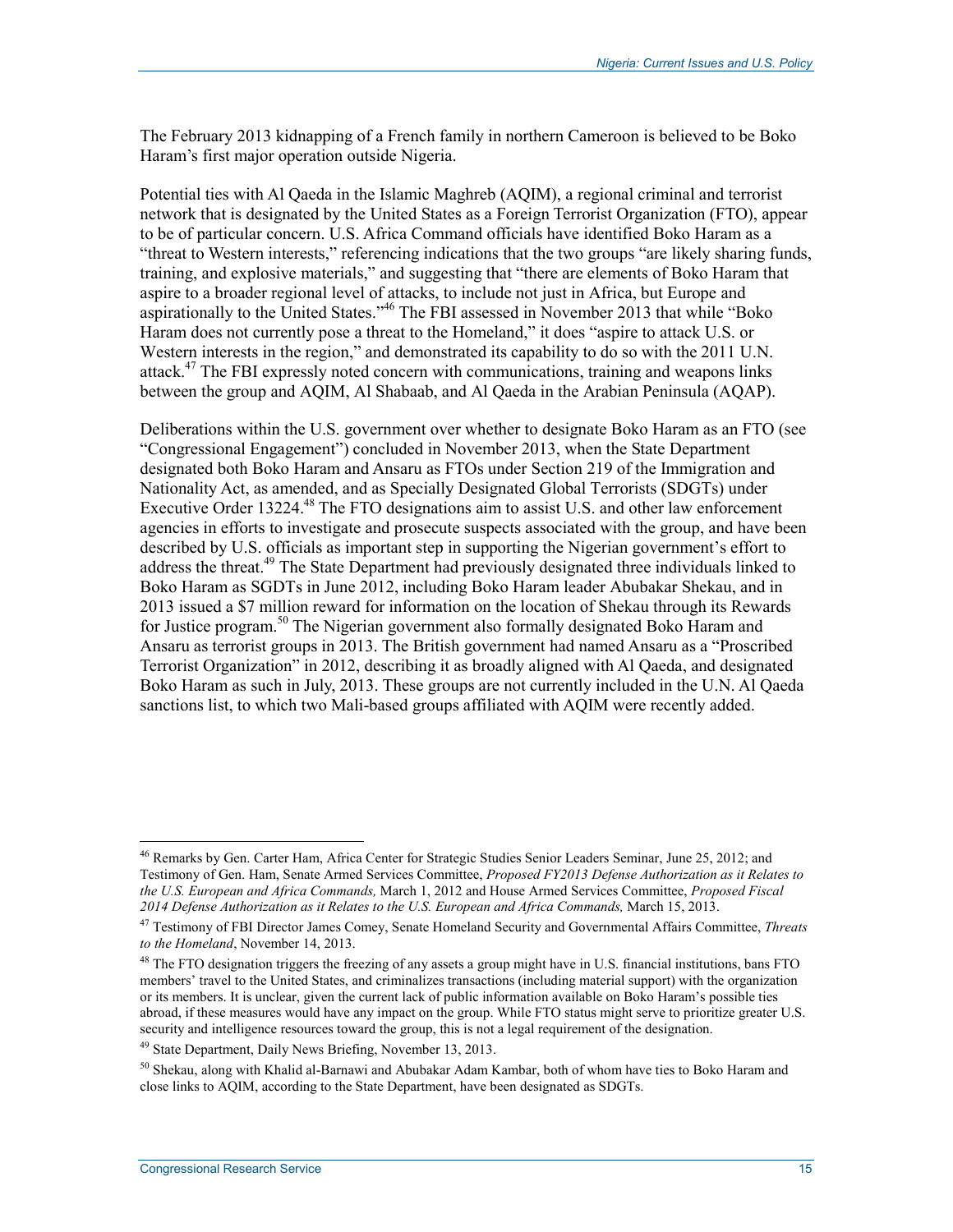### **Conflict in the Niger Delta**

Nigeria's oil wealth has long been a source of political tension, protest, and criminality in the Niger Delta region, where most of the country's oil is produced.<sup>51</sup> Compared to Nigeria's national average, the region's social indicators are low, and unemployment is high. Millions of barrels of oil are believed to have been spilled in the region since oil production began, causing major damage to the fragile riverine ecosystem, and ultimately to the livelihoods of many of the Delta's  $30$  million inhabitants.<sup>52</sup> Gas flares have further plagued the Delta with acid rain and air pollution, limiting locals' access to clean water and destroying fishing stocks that the majority of Delta inhabitants depended on to make a living.

Conflict in the Niger Delta has been marked by the vandalism of oil infrastructures; massive, systemic production theft locally known as "oil bunkering," often abetted by state officials; protests over widespread environmental damage caused by oil operations; kidnapping for ransom; and public insecurity and communal violence. The demands of the region's various militant groups have varied, but often include calls for greater autonomy for the region and a larger share of oil revenues. Militant groups like the Movement for the Emancipation of the Niger Delta (MEND) have used the kidnapping of oil workers and attacks on oil facilities to bring international attention to the Delta's plight. These attacks have periodically cut Nigeria's oil production by as much as 25%, and have been blamed for spikes in the world price of oil. Nigeria's deep-water production has also proven vulnerable to militant attacks, and the threat of sea piracy is high. By some estimates, up to 10% of Nigeria's oil has been stolen annually, and local politicians have reportedly financed their campaigns through such criminal activities.<sup>53</sup>

Successive Nigerian governments have pledged to engage the Delta's disaffected communities, but few of their efforts met with success until 2009, when President Yar'Adua extended an offer of amnesty to Delta militants. Under the offer, those who surrendered their weapons, renounced violence, and accepted rehabilitation were granted a presidential pardon, along with cash and job training. According to Nigerian government estimates, more than 26,000 have benefitted from the program, which is costing the government roughly \$400 million a year, though it is unclear whether all were directly involved in militancy. While the activities of criminal gangs have continued, the UN Office on Drugs and Crime suggests in its 2013 report on transnational criminal organizations in West Africa that the number of recorded attacks on the oil industry including bombings, kidnappings, hijackings, and acts of piracy—has declined remarkably" since the amnesty effort began, and contends that "the link between political activism and oil theft has grown increasingly tenuous since 2011."54

 $<sup>51</sup>$  In the early 1990s, activists from the Ogoni ethnic group drew international attention to the extensive environmental</sup> damage done by oil extraction in the Niger Delta. Author and activist Ken Saro-Wiwa, president of the Movement for the Survival of the Ogoni People (MOSOP), and 14 others were accused in 1994 of involvement in the murder of several prominent Ogoni politicians. They pled not guilty, but Saro-Wiwa and eight others were convicted and sentenced to death. Their executions sparked international outrage against the regime of dictator Sani Abacha, and the United States recalled its ambassador in response.

<sup>52</sup> UNEP, *Environmental Assessment of Ogoniland*, 2011; UNDP, *Niger Delta Human Development Report*, 2006; Amnesty International, *Petroleum, Pollution, and Poverty in the Niger Delta*, June 2009; and Paul Francis, Deirdre Lapin, and Paula Rossiasco, *Securing Development and Peace in the Niger Delta*, Woodrow Wilson Center, 2011.

<sup>53</sup> HRW, *Criminal Politics: Violence, "Godfathers" and Corruption in Nigeria*, Vol. 19, No. 16(A), October 2007.

 $<sup>54</sup>$  MEND, for example, had previously admitted to being involved in such activities, which it justified as a</sup> reappropriation of wealth and form of protest. UNODC, *Transnational Organized Crime in West Africa,* op.cit.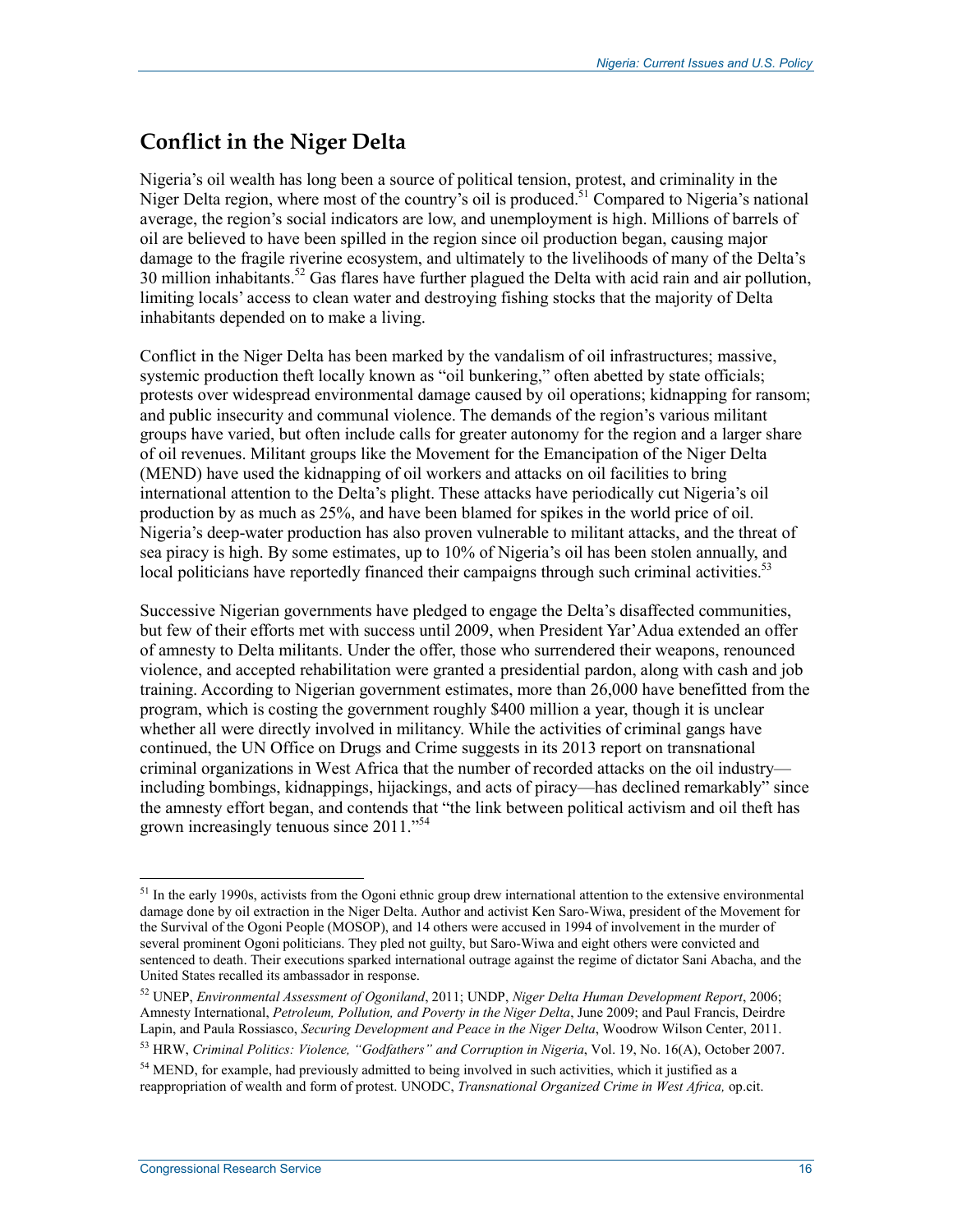President Jonathan has continued to allocate significant financing for "post-amnesty" interventions and development projects in the Delta, targeting transport, education, and health infrastructure. Concerns remain regarding the government's ability to spend the funds effectively in a region where corruption is, at all levels, endemic, and some Nigerian politicians from other regions have criticized the cost of the program.55 Some of the oil-producing states have reported revenues of over \$2 billion per year but have dismal records of development or service delivery.<sup>56</sup> The federal government's commitment and ability to deliver on promised infrastructure improvements and job creation will be critical to addressing regional grievances. Observers caution that unless the root causes of conflict are addressed, the Delta will remain volatile.

### **Abuses by Security Forces**

Nigerian security forces, particularly the police, but also the military, have been accused of serious human rights abuses, and both activists and U.S. officials suggest that the government has done little to address issues of impunity and corruption within the police force.<sup>57</sup> The U.N. Special Rapporteur on Torture has reported that "torture is an intrinsic part of how law enforcement services operate within the country," and called on the Nigerian government to criminalize the practice.<sup>58</sup> The State Department's 2012 human rights report documents allegations by multiple sources of "arbitrary or unlawful killings" by security forces, including "summary executions … torture, rape and other cruel, inhuman, or degrading treatment of prisoners, detainees, and criminal suspects," and a variety of other offenses, such as the use of "excessive force to stem civil unrest and interethnic violence." The prison system has also drawn criticism; human rights groups report that many of the country's inmates are incarcerated for years without being convicted of a crime. The security crackdown on Boko Haram in the northeast has recently drawn particular attention—Amnesty International reports that more than 950 people may have died in military detention centers in the first six months of 2013 alone, many of them at select sites in Borno and Yobe States, and suggests that the government continues to restrict human rights investigators from accessing these facilities.<sup>59</sup>

In the past decade, the Nigerian government has deployed Joint Task Forces (JTFs), special combined military and police units, to respond to specific conflicts that the government classifies as national emergencies. The first JTF was established in the Niger Delta. In 2009, it launched an offensive against Delta militants during which thousands of civilians were reportedly displaced, according to Amnesty International.<sup>60</sup> Armed conflict between security forces and Delta militia has decreased with the amnesty program, although periodic attacks and skirmishes continue. JTFs have also been deployed to stem the communal violence in Jos and to address the Boko Haram threat in the northeast.

<sup>55</sup> Xan Rice, "Nigerian Rebels Swap Weapons for Welding," *Washington Post*, July 5, 2012.

<sup>56</sup> Francis, Lapin, and Rossiasco, *Securing Development and Peace in the Niger Delta*, op. cit.

<sup>57</sup> Recent reports on abuses include HRW, *Arbitrary Killings by Security Forces* and *Spiraling Violence*, op. cit.; Amnesty International, *Killing at Will: Extrajudicial Executions and Other Unlawful Killings by the Police in Nigeria*  and *Nigeria: Trapped in the Cycle of Violence*; and *Criminal Force: Torture, Abuse, and Extrajudicial Killings by the Nigerian Police Force*, by the Open Society Justice Initiative and the Network of Police Reform in Nigeria.

<sup>58</sup> United Nations Press Release, "Special Rapporteur on Torture Concludes Visit to Nigeria," March 12, 2007.

<sup>&</sup>lt;sup>59</sup> Amnesty International "Nigeria: Authorities Must Allow Human Rights Commission to Audit Military Detention Centres," November 12, 2013, and "Nigeria: Authorities Must Investigate Deaths of Boko Haram Suspects in Military Custody," October 15, 2013.

<sup>60</sup> Amnesty International, "Hundreds Feared Dead and Thousands Trapped in Niger Delta Fighting," May 22, 2009.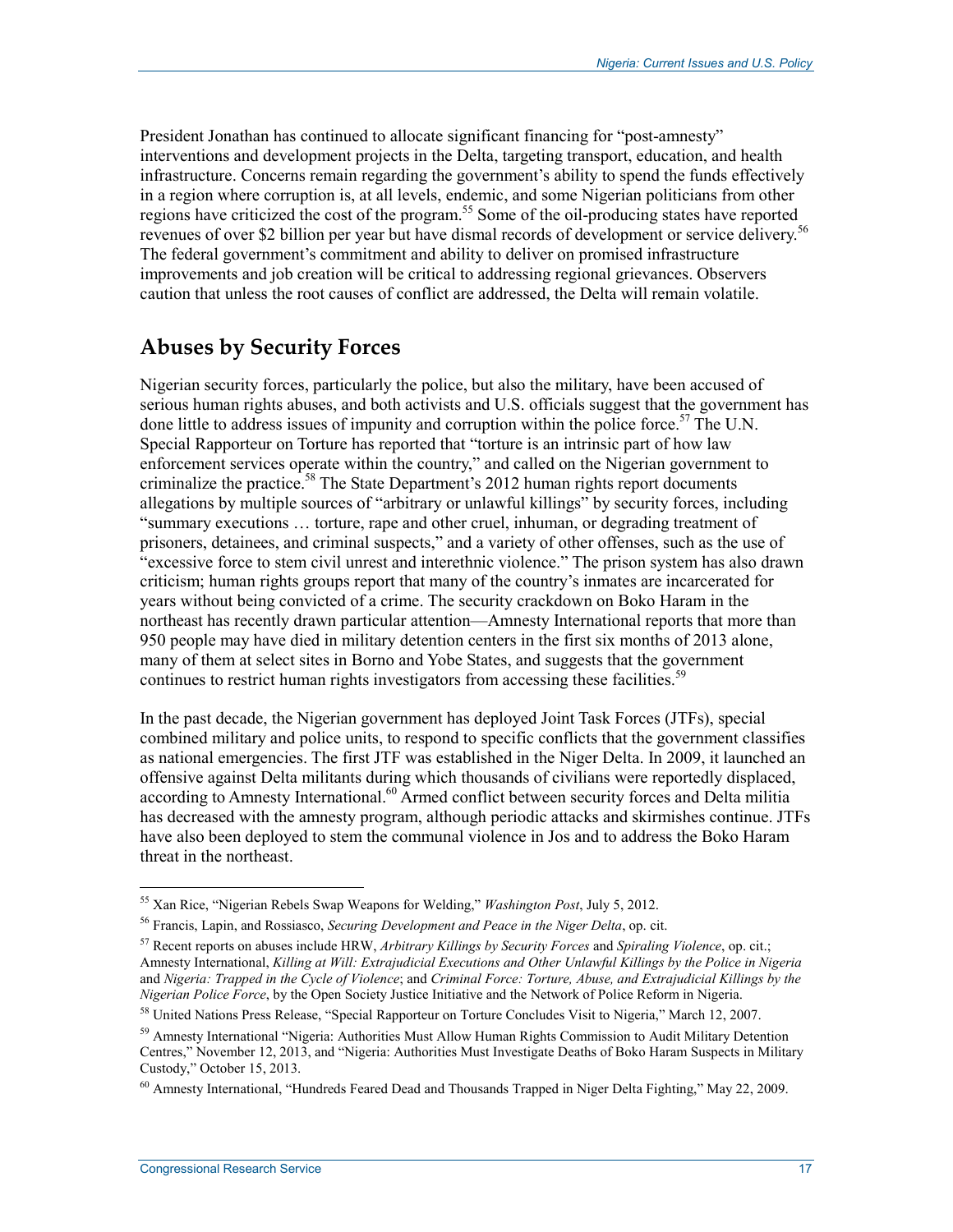Forces deployed under the JTF to counter Islamist militants in the northeast—JTF-Operation Restore Order—have been implicated in extrajudicial killings of suspected militants and in civilian deaths. In April 2013, for example, more than 180 people were killed in fighting between security forces and suspected Boko Haram militants in the village of Baga, according to the Red Cross and local officials; among the dead were reportedly innocent bystanders, including children.<sup>61</sup> Nigerian security forces disputed the number of casualties. Satellite imagery suggests that more than 2,000 homes may have been burned.<sup>62</sup> U.N. reporting suggests than almost 1,200 civilians, insurgents, and military personnel have been killed in the first six months of the state of emergency (declared in May  $2013<sup>63</sup>$ 

Nigerian officials have acknowledged some abuses by security forces, but few security personnel have been prosecuted.<sup>64</sup> In its most recent human rights report, the State Department suggests there have been no new developments in the case against police officers accused of executing Boko Haram founder Muhammed Yusuf; four of the five officers were granted bail in 2011.

#### **HIV/AIDS, Education, and Population Growth**

Nigeria's HIV/AIDS prevalence rate of 3.6% is relatively low in comparison to Southern African nations with adult seropositivity rates of 10 to 25%. However, the West African nation comprises nearly one-tenth of the world's HIV/AIDS infected persons with more than 3 million people infected, the largest HIV-positive population in the world after South Africa. Nigeria's population is expected to double by the year 2025, which is likely to multiply the spread of HIV. In addition to the devastation HIV/AIDS continues to cause among Nigeria's adult population, over 40% of the current population is under the age of 15. With almost a third of primary-school-aged children not enrolled in school and a large number of HIV/AIDS-infected adults, Nigeria faces serious challenges and significant obstacles in the education and health care sectors.

## **International Relations**

Nigeria has been an important player in regional and international affairs since the 1990s, although domestic challenges may distract the Jonathan Administration from playing a more robust regional role in the near term. The government has mediated political disputes in Togo, Mauritania, Liberia, Sudan, and Cote d'Ivoire, and has been engaged in regional efforts to resolve the political and security crisis in Mali. Nigeria was critical of the international community for "contradictions" in its reaction to the recent crises in Cote d'Ivoire and Libya, questioning the comparatively robust Western response to protect civilians in Libya.<sup>65</sup> Nigerian troops played a central role in regional peacekeeping operations in Sierra Leone and Liberia, and have also participated in the peacekeeping mission in Mali. Nigerian police, military observers, and experts are deployed in U.N. missions in Cote d'Ivoire, the Democratic Republic of Congo, Haiti, Timor-Leste, Sudan, South Sudan, and Western Sahara, and they play a limited role in the U.N. supported AU mission in Somalia.

<sup>61</sup> See, e.g., "Scores Killed in Nigeria Violence," Al Jazeera, April 23, 2013.

 $62$  Human Rights Watch, "Nigeria: Massive Destruction, Deaths from Military Raid," May 1, 2013.

<sup>63</sup> U.N. OCHA, "Humanitarian Bulletin Nigeria Issue 7: November 2013," November 12, 2013.

<sup>64 &</sup>quot;Nigeria Condemns Police 'Killing'," BBC, March 5, 2010.

<sup>&</sup>lt;sup>65</sup> "Nigeria Lashes at World's Focus on Libya While I. Coast Burns," AFP, March 22, 2011.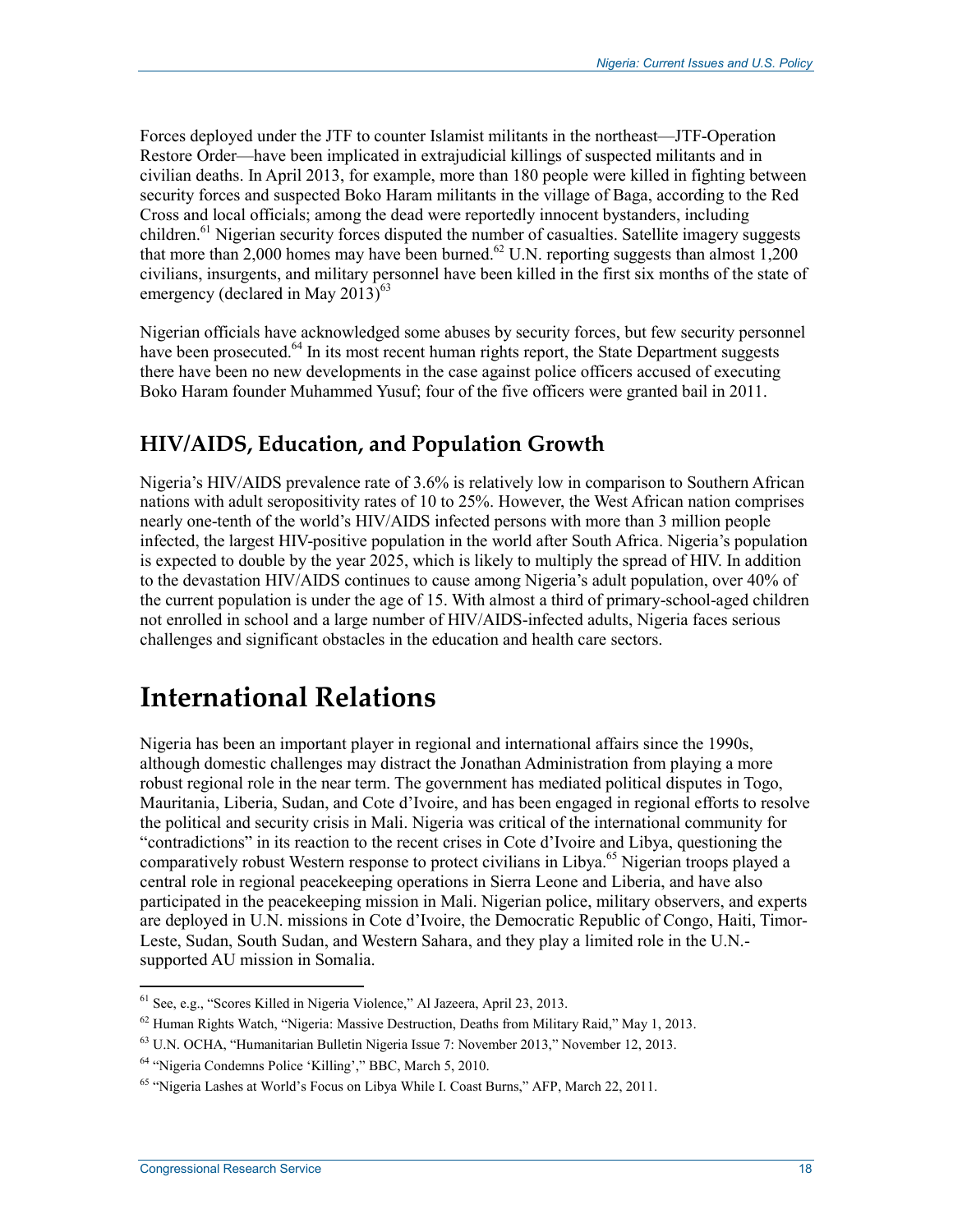The country is a member of the Organization of the Petroleum Exporting Countries (OPEC) and the Economic Community of West African States (ECOWAS). The United States is the top destination for Nigerian exports, followed by India, Brazil, Spain, and France. China is the lead source for Nigerian imports, followed by the United States, the Netherlands, South Korea, and the United Kingdom.<sup>66</sup> Nigeria has become a major destination for Chinese investment in Africa.

## **Issues for Congress**

### **Administration Policy on Nigeria**

After a period of strained relations in the 1990s, when Nigeria had a military dictatorship, U.S.- Nigeria relations steadily improved under President Obasanjo, and they have remained robust under Presidents Yar'Adua and Jonathan. Diplomatic engagement is sometimes tempered, however, by Nigerian perceptions of U.S. intrusion in regional or domestic affairs, and by U.S. concern with human rights, governance, and corruption issues. President Obama's former Assistant Secretary of State for African Affairs Johnnie Carson often referred to Nigeria as "probably the most strategically important country in Sub-Saharan Africa," and his successor, Linda Thomas-Greenfield, has described the country as "one of our most important partners in Africa."<sup>67</sup> That partnership may take on additional importance when Nigeria joins the U.N. Security Council as one of its non-permanent members in January 2014, for a two-year term. In addition the strategic role their country plays in the region and in global forums, Nigerians comprise the largest African diaspora group in the United States.

The United States has been supportive of Nigerian reform initiatives, including anti-corruption efforts, economic and electoral reforms, energy sector privatization, and programs to promote peace and development in the Niger Delta. In 2010, the Obama and Jonathan Administrations established the U.S.-Nigeria Binational Commission (BNC), a strategic dialogue to address issues of mutual concern; its working groups meet regularly. The State Department maintains "American Corners," located in libraries throughout the country, to share information on the culture and values of the United States with Nigerians, and it has proposed to eventually expand its presence, perhaps through a new consulate in the northern city of Kano to increase outreach in the north, when security conditions allow. The State Department maintains a travel warning for U.S. citizens regarding travel to Nigeria, noting the risks of armed attacks in the Niger Delta and the northeast, and the threat of piracy in the Gulf of Guinea, and currently restricts U.S. officials from all but essential travel to all northern states.<sup>68</sup>

#### **U.S.-Nigeria Trade and Maritime Security Issues**

Nigeria is an important trading partner for the United States and is the second largest beneficiary of U.S. investment on the continent. Given Nigeria's ranking as one of Africa's largest consumer markets and its affinity for U.S. products and American culture, opportunities for increasing U.S.

<sup>66</sup> CIA, "Nigeria," *The World Factbook 2013*.

<sup>&</sup>lt;sup>67</sup> State Department, "Remarks by Ambassador Carson on Secretary Clinton's Africa Trip," July 30, 2009; Remarks by Assistant Secretary Carson, "Promise and Peril in Nigeria: Implications for U.S. Engagement," at CSIS, April 9, 2012; Testimony of Linda Thomas-Greenfield, November 13, 2013, op. cit.

<sup>68</sup> See http://travel.state.gov for the latest warning.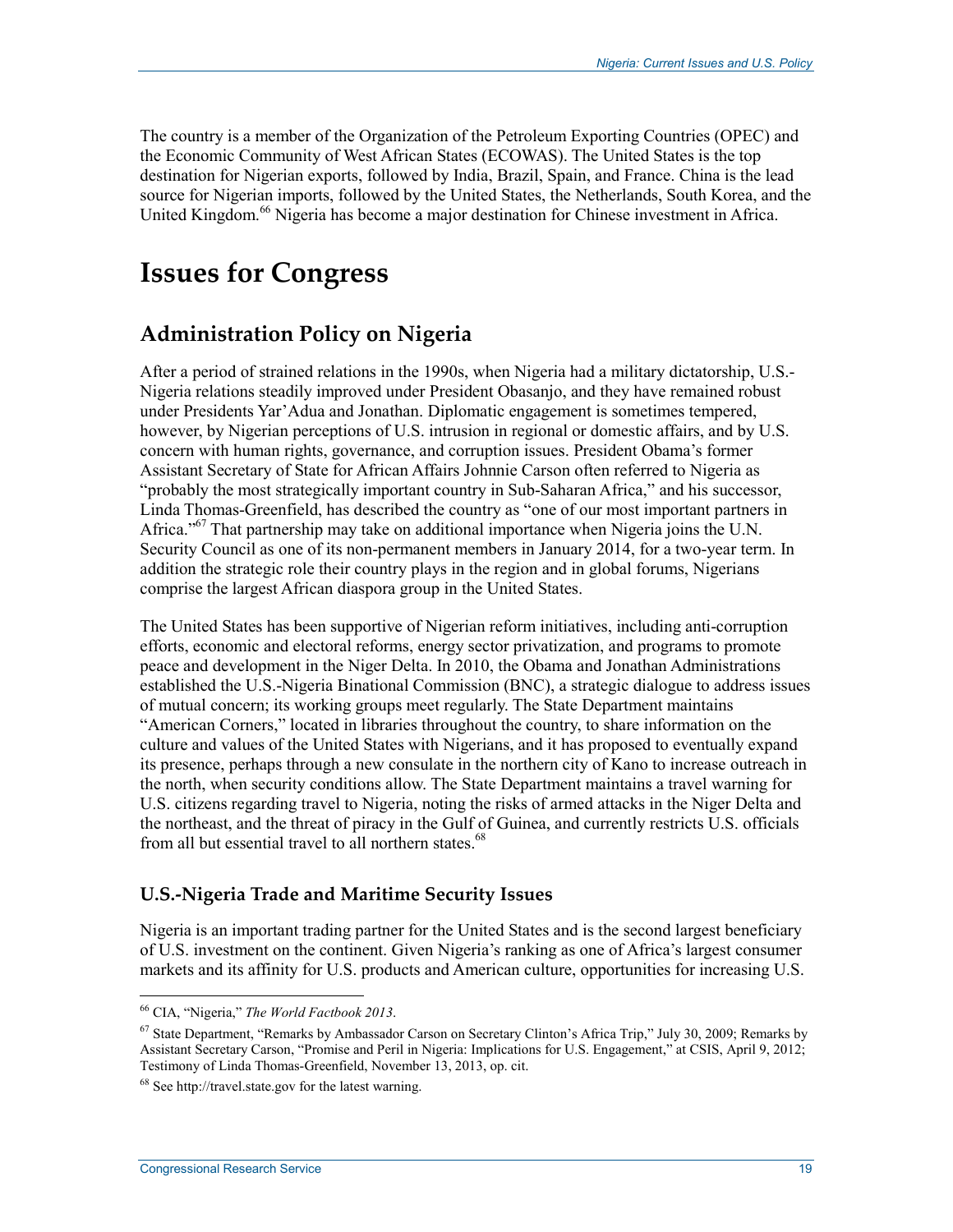exports to the country, and the broader West Africa region, are considerable, although U.S. imports from Nigeria far outweigh exports.<sup>69</sup> The Obama Administration aims to double U.S. exports to Nigeria by 2015 through the President's National Export Initiative. The country is eligible for trade benefits under the African Growth and Opportunity Act (AGOA). AGOAeligible exports, nearly all of which are petroleum products, have accounted for over 90% of exports to the United States.

Gulf of Guinea crude is prized on the world market for its low sulphur content, and Nigeria's proximity to the United States relative to that of Middle East countries has made its oil particularly attractive to U.S. interests. The country has regularly ranked among the United States' largest sources of imported oil. U.S. imports, which accounted for over 40% of Nigeria's total crude oil exports until 2012, have made the United States Nigeria's largest trading partner, although U.S. purchases of Nigerian sweet crude dropped in 2012 and 2013 as domestic U.S. crude supply increased. U.S. energy companies may face increasing competition for rights to the country's energy resources; China, for example, has offered Nigeria favorable loans for infrastructure projects in exchange for oil exploration rights. The U.S. Export-Import (Ex-Im) Bank signed an agreement in 2011 with the Nigerian government that aims to secure up to \$1.5 billion in U.S. exports of goods and services to support power generation reforms. A U.S. trade delegation composed of government officials, Ex-Im Bank executives, and energy companies traveled to Nigeria in 2012 to discuss the participation of American companies in the development of Nigeria's energy infrastructure. The Administration has identified Nigeria as one of six initial partner countries for its Power Africa initiative, which aims to double access to power in sub-Saharan Africa.<sup>70</sup>

Given Nigeria's strategic position along the coast of the Gulf of Guinea, the United States has coordinated with Nigeria through various regional forums and maritime security initiatives.<sup>71</sup> Nigeria's waters have been named among the most dangerous in the world; the country ranked first in global pirate attacks until it was overtaken by Somalia in 2008, according to the International Maritime Bureau; it appears to have again overtaken Somalia in the past year. Nigeria is also considered a growing transshipment hub for narcotics trafficking, and several Nigerian criminal organizations have been implicated in the trade. The U.S. Navy has increased its operations in the Gulf of Guinea in recent years and in 2007 launched the African Partnership Station (APS).<sup>72</sup> APS deployments have included port visits to Nigeria and joint exercises between U.S., Nigerian, European, and other regional navies.

<sup>69</sup> U.S. Commercial Service, *Doing Business in Nigeria: 2012 Country Commercial Guide for U.S. Companies*.

<sup>70</sup> See The White House, *Fact Sheet: Power Africa*, June 30, 2013.

<sup>71</sup> For further information on maritime and port security issues in the region, see, e.g., the Atlantic Council, *Advancing U.S., African, and Global Interests: Security and Stability in the West African Maritime Domain,* November 30, 2010; and CDR Michael Baker, "Toward an African Maritime Economy," *Naval War College Review,* Vol. 64, Spring 2011; and Chatham House, *Maritime Security in the Gulf of Guinea*, March 2013.

 $72$  Under APS, U.S. and partner naval ships deploy to the region for several months to serve as a continuing sea base of operations and a "floating schoolhouse" to provide assistance and training to the Gulf nations. Training focuses on maritime domain awareness and law enforcement, port facilities management and security, seamanship/navigation, search and rescue, leadership, logistics, civil engineering, humanitarian assistance and disaster response.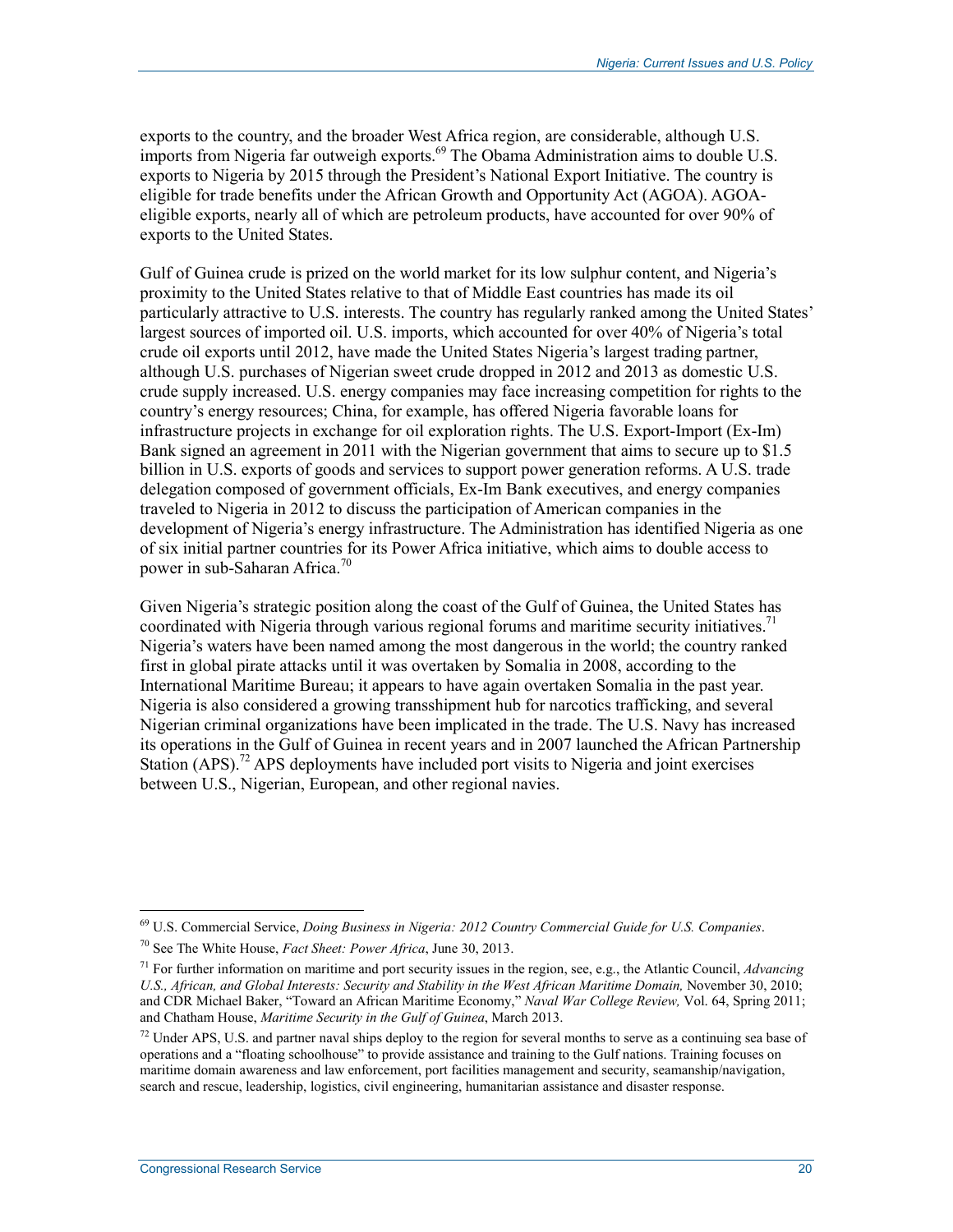#### **Nigeria's Role in Regional Stability and Counterterrorism Efforts**

Nigeria has played a significant role in peace and stability operations across Africa, and the United States continues to provide the country with security assistance focused on enhancing its peacekeeping capabilities. Bilateral counterterrorism cooperation has reportedly improved in the aftermath of the December 2009 airliner bombing attempt and the rise in the Boko Haram threat, although there are still limits to that cooperation.<sup>73</sup> The Nigerian government has coordinated with the Department of Homeland Security, the Federal Aviation Administration, and the International Civil Aviation Organization to strengthen its security systems, and the country now uses full body scanners in its international airports. Nigeria is a participant in the State Department's Trans Sahara Counterterrorism Partnership (TSCTP), a U.S. interagency effort that aims to increase regional counter-terrorism capabilities and coordination. Its role in that program has been to date, minor in comparison to Sahel countries. In view of the reported expansion of Boko Haram operations, including into Cameroon, U.S. officials may explore additional programs to improve counterterrorism coordination between Nigeria and its neighbors, although tensions in some of those relationships may hamper greater cooperation.

Many U.S. officials, while stressing the importance of the U.S-Nigeria relationship and the gravity of security threats in, and potentially emanating from, the country, remain concerned about reported abuses by Nigerian security services, and about the government's limited efforts to address perceived impunity for such abuses. Conversely, some Nigerian officials reportedly remain sensitive to perceived U.S. interference in internal affairs and dismissive of certain training offers. These factors appear to have constrained U.S.-Nigerian security cooperation, despite shared concerns over terrorism and other regional security threats.<sup>74</sup>

The Obama Administration has nevertheless committed, through the BNC dialogue, to support Nigerian efforts to increase public confidence in the military and police to respond more effectively to the threat posed by extremists. In addition to USAID programs to counter radicalization in Nigeria, the State Department and DOD continue to deliberate on how best to support a shift by Nigeria to "an integrated civilian-security-focused strategy to counter Boko Haram and Ansaru in a manner that adheres to the rule of law and ensures accountability."<sup>75</sup>

Reported links between Boko Haram and extremists in Mali, particularly AQIM, may have contributed to Nigerian motivations for initially engaging in regional peacekeeping operations in Mali in 2013. The United States has provided logistical support for peacekeepers in Mali, who are now under a U.N. mandate, although U.S. assistance to the Nigerian forces initially deployed was constrained by the human rights concerns noted above.<sup>76</sup> Nigeria announced its decision to withdraw from the Mali mission, now known as MINUSMA, in July 2013, based on its stated need to prioritize the security situation in northern Nigeria. Some observers questioned whether the decision might be linked to the U.N.'s decision to appoint a Rwandan to lead the mission,

<sup>&</sup>lt;sup>73</sup> On December 25, 2009, Umar Farouk Abdulmutallab, the son of a respected Nigerian banker and former government minister, attempted to detonate an explosive device onboard an American airliner bound from Amsterdam to Detroit. He reportedly became radicalized while living abroad. Al Qaeda in the Arabian Peninsula (AQAP) claims to have sponsored the effort.

<sup>74</sup> See, e.g., On Terror's New Front Line, Mistrust Blunts U.S. Strategy," *The Wall Street Journal*, February 26, 2013.

<sup>&</sup>lt;sup>75</sup> Testimony of Assistant Secretary of State Linda Thomas-Greenfield, November 13, 2013, op. cit.

 $76$  The initial Nigerian forces deployed to Mali were reportedly part of a unit linked by human rights groups to serious alleged abuses against civilians and detainees in northeast Nigeria. See HRW, *Spiraling Violence*, op. cit.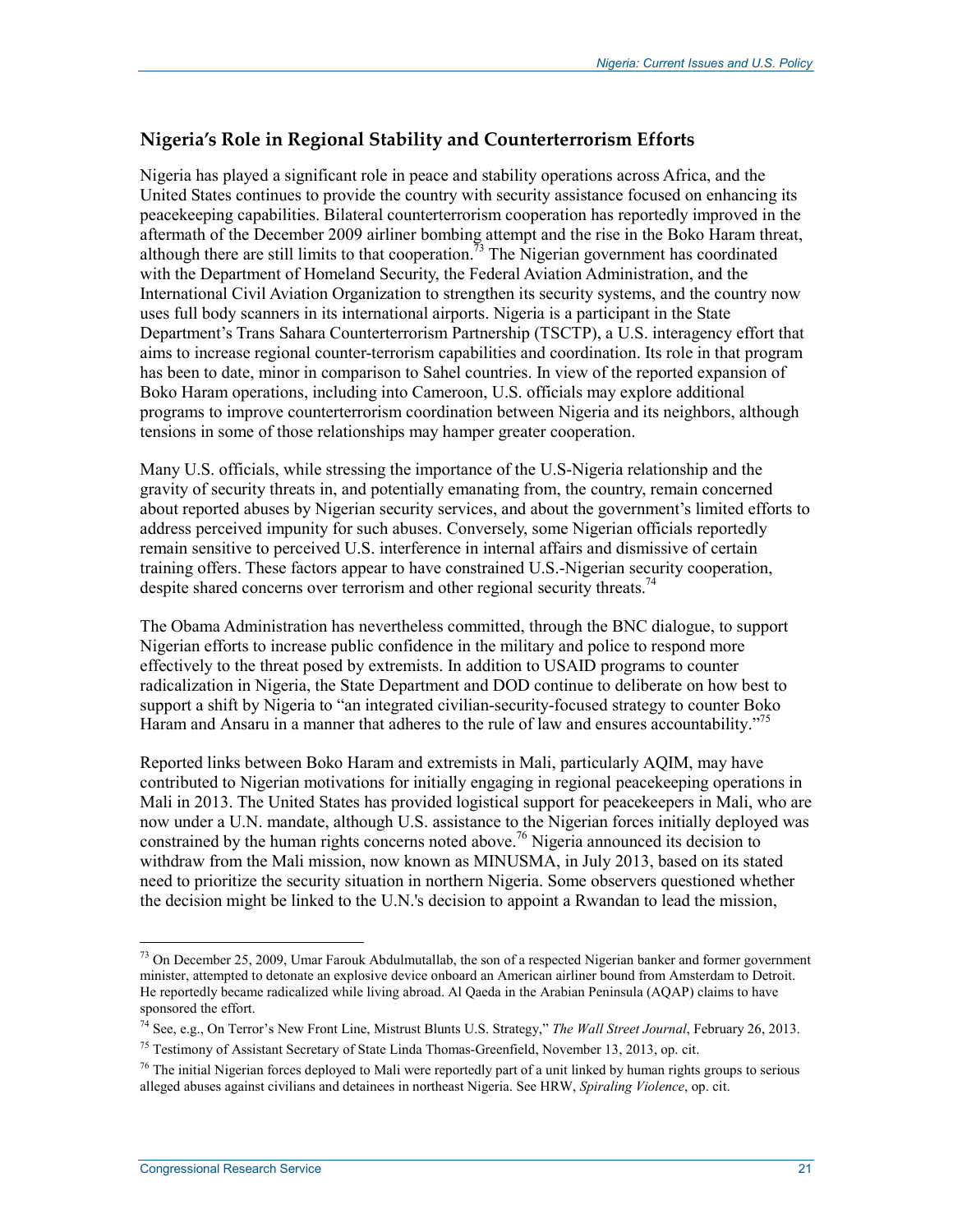thereby replacing the Nigerian general who had led the preceding AU operation. MINUSMA continues to face a critical troop shortage, a problem further exacerbated by the Nigerian pullout.

#### **U.S. Assistance to Nigeria**

Nigeria routinely ranks among the top recipients of U.S. bilateral foreign assistance in Africa. The United States is Nigeria's largest bilateral donor, providing almost \$700 million annually in recent years (see **Table 1**).77 The State Department's FY2014 foreign aid request includes more than \$690 million for Nigeria. Strengthening democratic governance, improving agricultural productivity and access to education and health services, promoting new jobs and increased supplies of clean energy, and professionalizing and reforming the security services have been the main areas of focus in recent years. The State Department has stressed efforts to incorporate conflict prevention and mitigation throughout its foreign assistance programming in Nigeria in its FY2014 budget request. Nigeria is a focus country under the President's Emergency Plan for AIDS Relief (PEPFAR) and the President's Malaria Initiative (PMI), and Nigerian farmers benefit from agriculture programs under the Feed the Future (FTF) initiative that focus on building partnerships with the private sector to expand exports and generate employment. In the Niger Delta, for example, USAID has paired with Chevron on a four-year, \$50 million program (of which USAID is contributing half) to improve agricultural development as well as civil society and governance capacity. Interventions to encourage private sector participation in trade and energy, in partnership with the Nigerian government, are also key components of the Obama Administration's economic growth initiatives in Nigeria.

The State Department has focused security assistance requests in recent years on military professionalization, peacekeeping support and training, and border and maritime security. U.S. officials reportedly stress the importance of civilian oversight of the military, and respect for human rights and the rule of law, in their engagements with Nigerian military officials.<sup>78</sup> In addition to peacekeeping support provided through the State Department's African Contingency Operations Training and Assistance (ACOTA) program, Nigeria also benefits from security cooperation activities with the California National Guard through the National Guard State Partnership Program. Nigeria also receives counterterrorism, anticorruption, and maritime security assistance through the State Department's West Africa Regional Security Initiative (WARSI). U.S. counterterrorism assistance to Nigeria includes programs coordinated through TSCTP and other State Department initiatives, including Anti-Terrorism Assistance (ATA), as well as through Department of Defense funds. Nigeria was the first sub-Saharan African country to be named by the Secretary of State to be eligible for counterterrorism and border security assistance under the new Global Security Contingency Fund (GSCF), to be jointly funded by the Departments of State and Defense. Some U.S. assistance for Nigerian military and police units has been restricted based human rights concerns. In this context, U.S. counterterrorism-related training and assistance for Nigerian troops has been constrained, to date, by the Nigerian military's practice of rotating its forces for short-term missions in the northeast, where some individuals and units have been implicated in serious abuses against civilians and detainees.

<sup>&</sup>lt;sup>77</sup> For further information on current U.S. assistance programs, see, e.g., Testimony of USAID Assistant Administrator for Africa Earl Gast, in U.S. Congress, House Subcommittee on Africa, Global Health, and Human Rights, *U.S. Policy Toward Nigeria: West Africa's Troubled Titan,* July 10, 2012.

<sup>78</sup> Remarks by Ambassador Terence P. McCulley at the National Defense College in Abuja, April 26, 2012.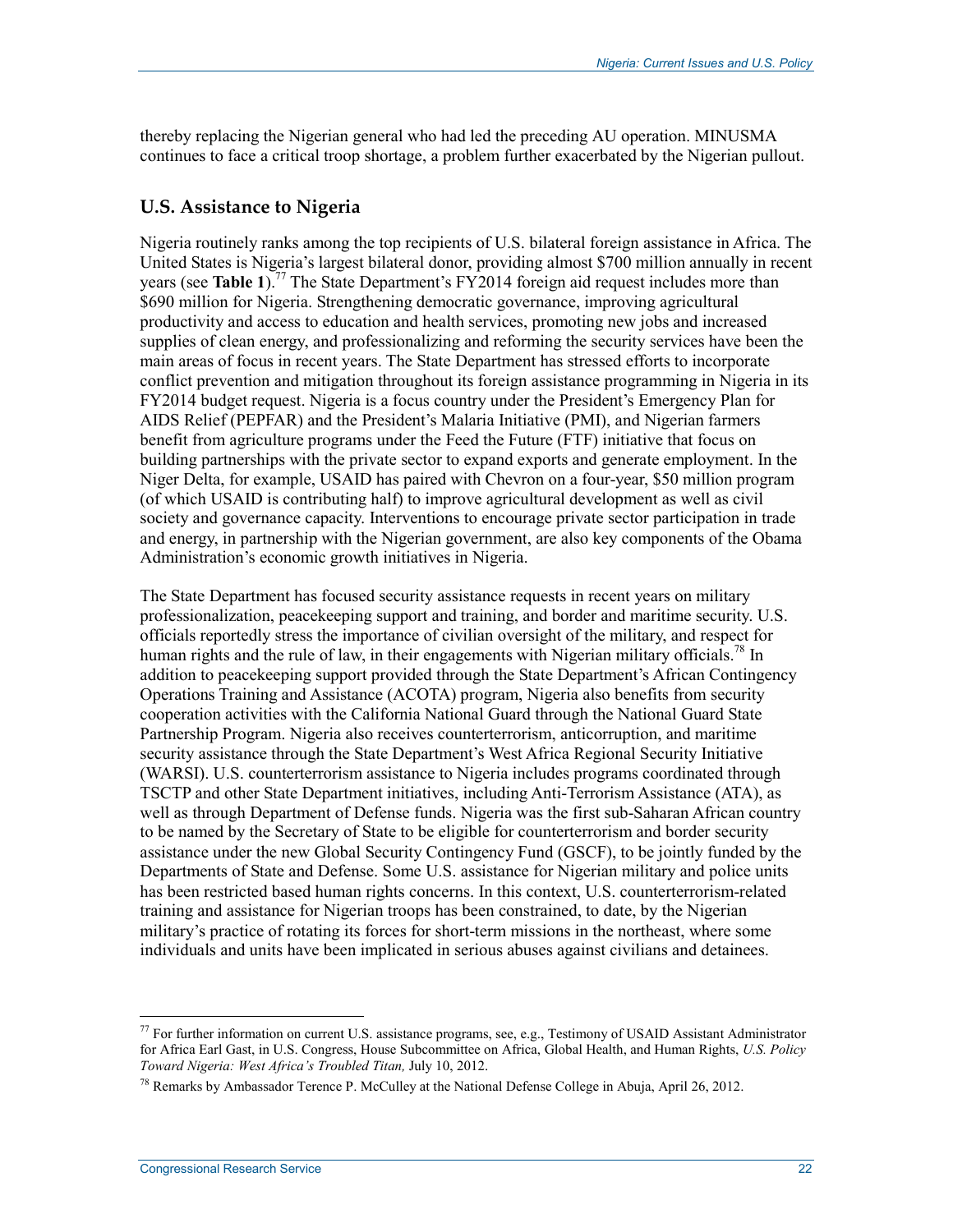| (\$ in thousands)                                                 | <b>FY2012</b><br>Actual | <b>FY2013</b><br><b>Estimate</b> | <b>FY2014</b><br><b>Request</b> |
|-------------------------------------------------------------------|-------------------------|----------------------------------|---------------------------------|
| Development Assistance                                            | 50.291                  | 76.920                           | 80.440                          |
| Foreign Military Financing                                        | 1.000                   | 949                              | 1.000                           |
| Global Health Programs - State                                    | 461.227                 | 455.746                          | 441.225                         |
| Global Health Programs - USAID                                    | 133.500                 | 165.451                          | 169.200                         |
| International Military Education and Training                     | 926                     | 712                              | 730                             |
| Nonproliferation, Antiterrorism, Demining and Related<br>Programs | 0                       | $\mathbf 0$                      | 100                             |
| <b>TOTAL</b>                                                      | 646.944                 | 699.778                          | 692,695                         |

**Source:** State Department FY2014 Congressional Budget Justification for Foreign Operations and updated FY2013 figures provided by the State Department in October 2013. Totals do not include emergency humanitarian assistance or certain types of security and development assistance provided through regional programs, including for counterterrorism and peacekeeping purposes.

#### **Congressional Engagement**

Terrorism-related concerns have dominated congressional action on Nigeria in the  $113<sup>th</sup>$  Congress, although some Members also continue to monitor human rights and humanitarian issues, developments in the Niger Delta, and Nigeria's energy sector in the context of world oil supplies. The Africa subcommittees in both houses have held hearings on Nigeria to consider U.S. policy on governance, security and trade issues in the country. The House Homeland Security Committee, whose Subcommittee on Counterterrorism and Intelligence held Congress's first hearing to examine Boko Haram in late 2011, continues to raise concerns about the dearth of information available on the group and the potential to underestimate Boko Haram's potential threat to U.S. interests.<sup>79</sup> Prior to the State Department's decision in November 2013 to designate the group as an FTO, several Members of Congress introduced legislation, including H.R. 3209 and S. 198, to press the Obama Administration on the FTO issue. The FY2013 National Defense Authorization Act (NDAA; P.L. 112-239) directed the Director of National Intelligence (DNI) to provide an assessment of the Boko Haram threat to Congress. In April 2013 testimony before the Senate Armed Services Committee on emerging threats, Assistant Secretary of Defense for International Security Affairs Derek Chollet listed Boko Haram, among other groups, as part of a "metastasizing" threat of locally-focused extremist groups that "can be expected to turn to international targeting if left unopposed." Congressional attention to these and other issues is expected to continue in 2014.

<sup>79</sup> See House Homeland Security Subcommittee on Counterterrorism and Intelligence, *Boko Haram: Emerging Threat*  to the U.S. Homeland, committee print, 112<sup>th</sup> Cong., November 30, 2011 and House Homeland Security Committee, *Boko Haram: Growing Threat to the U.S. Homeland*, committee print, 113<sup>th</sup> Cong., September 13, 2013.